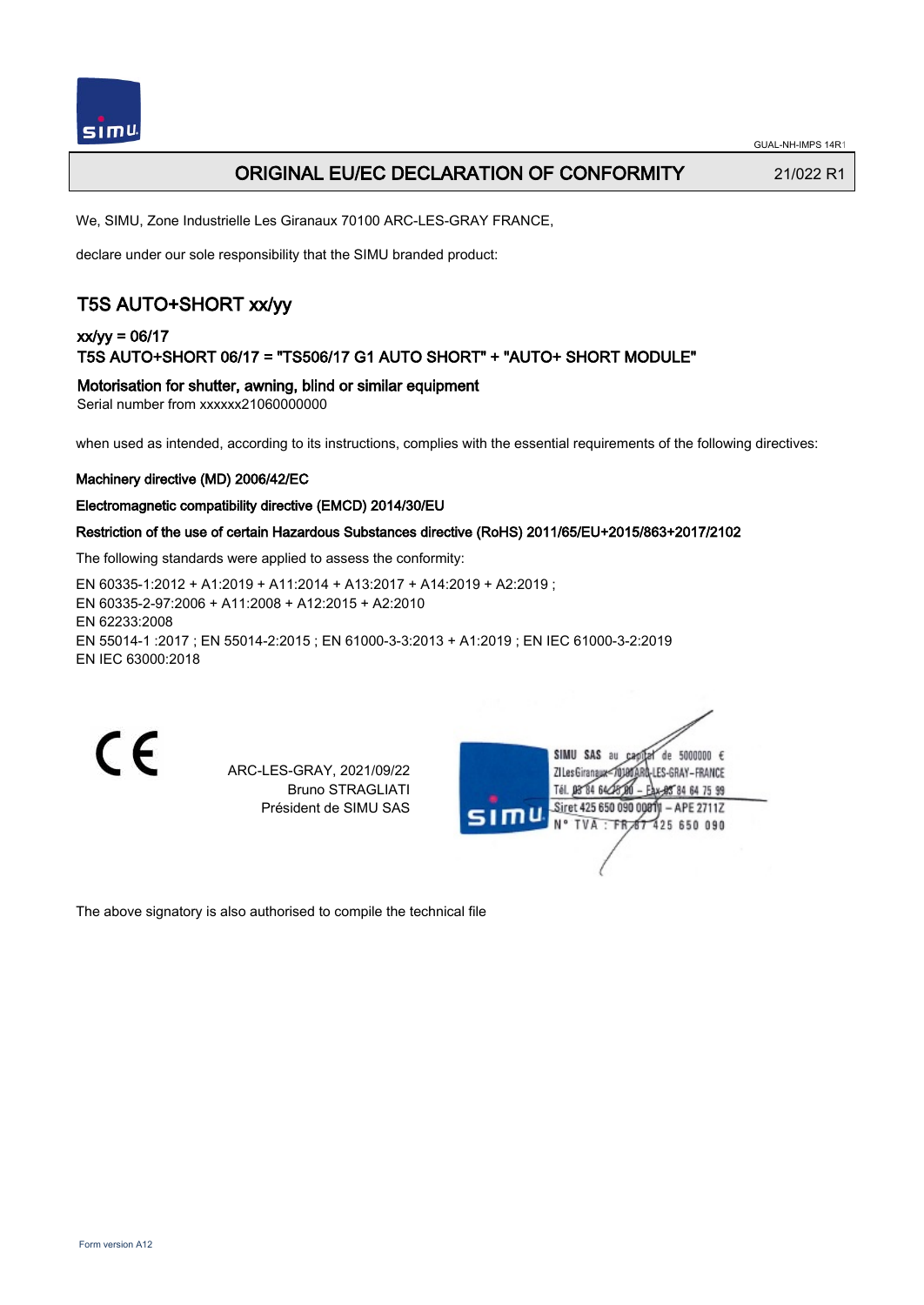



# ORIGINAL EU/EC DECLARATION OF CONFORMITY DECLARATION EU/CE DE CONFORMITE ORIGINALE

21/022 R1

We, SIMU, Zone Industrielle Les Giranaux 70100 ARC-LES-GRAY FRANCE, Nous,

declare under our sole responsibility that the SIMU branded product: declarons sous notre seule responsabilité que le produit de marque SIMU

# T5S AUTO+SHORT xx/yy

## xx/yy = 06/17 T5S AUTO+SHORT 06/17 = "TS506/17 G1 AUTO SHORT" + "AUTO+ SHORT MODULE"

### Motorisation for shutter, awning, blind or similar equipment

Motorisation de volet, store, rideau ou équipement similaire

Serial number from xxxxxx21060000000 Numéro de série à partir de

when used as intended, according to its instructions, complies with the essential requirements of the following directives: utilisé, selon l'usage prévu, comme décrit dans son manuel d'utilisation, est conforme aux exigences essentielles des directives suivantes

#### Machinery directive (MD) 2006/42/EC

Directive Machine 2006/42/EC

#### Electromagnetic compatibility directive (EMCD) 2014/30/EU

Directive compatibilité électromagnétique 2014/30/EU

### Restriction of the use of certain Hazardous Substances directive (RoHS) 2011/65/EU+2015/863+2017/2102

Directive RoHS 2011/65/EU+2015/863+2017/2102

The following standards were applied to assess the conformity: Les normes de référence suivantes ont été appliquées pour évaluer la conformité

EN 60335‑1:2012 + A1:2019 + A11:2014 + A13:2017 + A14:2019 + A2:2019 ; EN 60335‑2‑97:2006 + A11:2008 + A12:2015 + A2:2010 EN 62233:2008 EN 55014‑1 :2017 ; EN 55014‑2:2015 ; EN 61000‑3‑3:2013 + A1:2019 ; EN IEC 61000‑3‑2:2019 EN IEC 63000:2018

C F

ARC-LES-GRAY, 2021/09/22 Bruno STRAGLIATI Président de SIMU SAS



The above signatory is also authorised to compile the technical file

La personne signataire ci-dessus est aussi celle autorisée à constituer le dossier technique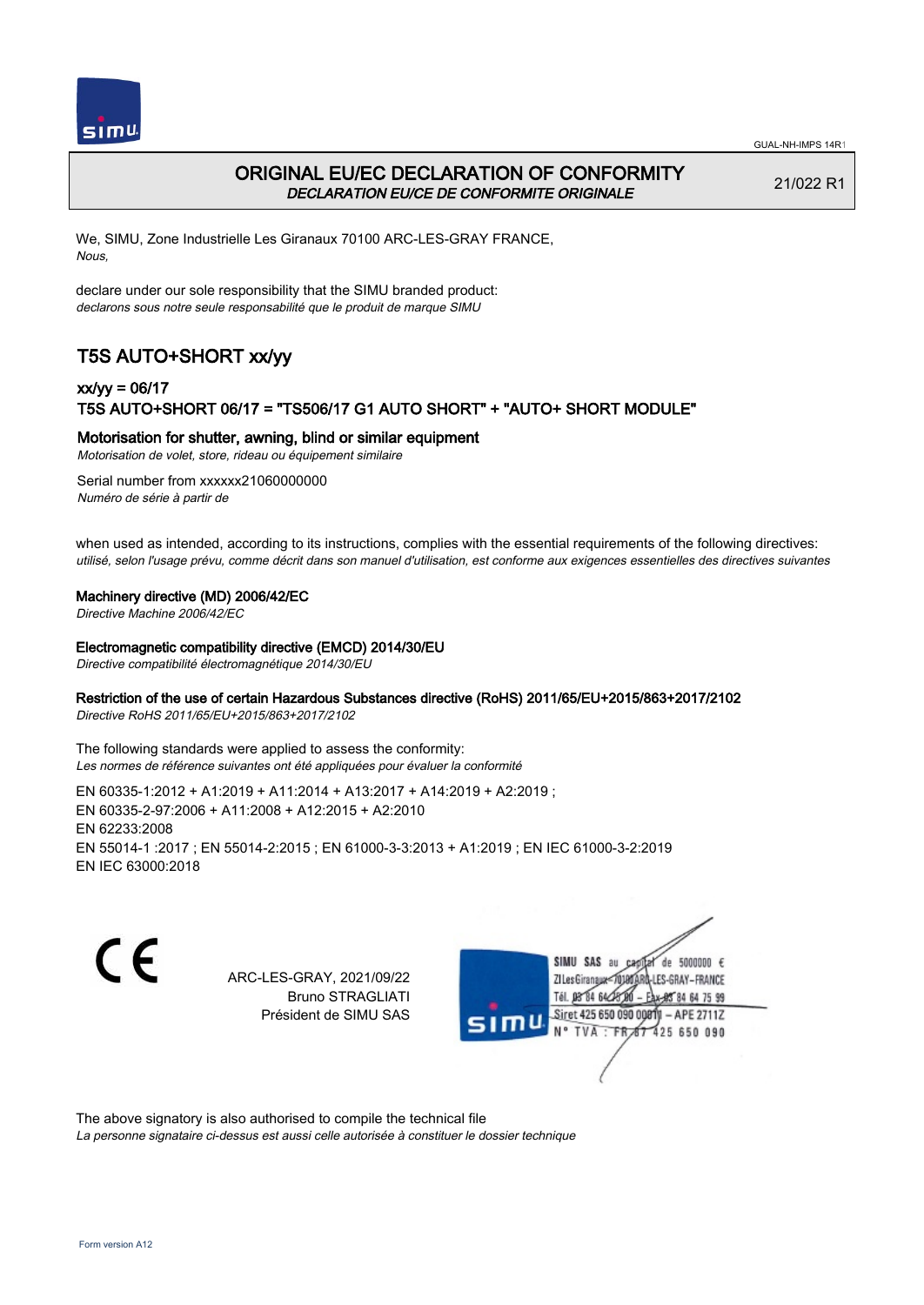



## ORIGINAL EU/EC DECLARATION OF CONFORMITY ORIGINAL EU/EG-KONFORMITÄTSERKLÄRUNG

21/022 R1

We, SIMU, Zone Industrielle Les Giranaux 70100 ARC-LES-GRAY FRANCE, Wir,

declare under our sole responsibility that the SIMU branded product: erklären unter unserer alleinigen Verantwortung, dass das mit der Marke SIMU versehene Produkt

# T5S AUTO+SHORT xx/yy

## xx/yy = 06/17 T5S AUTO+SHORT 06/17 = "TS506/17 G1 AUTO SHORT" + "AUTO+ SHORT MODULE"

### Motorisation for shutter, awning, blind or similar equipment

Motorisierung für Abschlüsse or ähnliche Ausrüstung

Serial number from xxxxxx21060000000 Seriennummer ab

when used as intended, according to its instructions, complies with the essential requirements of the following directives: den einschlägigen Bestimmungen der folgenden Richtlinien entspricht, wenn es nach den Anweisungen des Herstellers bestimmungsgemäß verwendet wird

### Machinery directive (MD) 2006/42/EC

Maschinenrichtlinie 2006/42/EC

### Electromagnetic compatibility directive (EMCD) 2014/30/EU

Richtlinie über die elektromagnetische Verträglichkeit 2014/30/EU

### Restriction of the use of certain Hazardous Substances directive (RoHS) 2011/65/EU+2015/863+2017/2102

RoHS-Richtlinie 2011/65/EU+2015/863+2017/2102

#### The following standards were applied to assess the conformity: Die Konformität wird durch die Einhaltung folgender Normen nachgewiesen

EN 60335‑1:2012 + A1:2019 + A11:2014 + A13:2017 + A14:2019 + A2:2019 ; EN 60335‑2‑97:2006 + A11:2008 + A12:2015 + A2:2010 EN 62233:2008 EN 55014‑1 :2017 ; EN 55014‑2:2015 ; EN 61000‑3‑3:2013 + A1:2019 ; EN IEC 61000‑3‑2:2019 EN IEC 63000:2018

C E

ARC-LES-GRAY, 2021/09/22 Bruno STRAGLIATI Président de SIMU SAS

SIMU SAS de 5000000  $\epsilon$ **ZILes Giranaux** ES-GRAY-FRANCE 64 75 99 Siret 425 650 090 00811  $-$  APE 2711Z 425 650 090

The above signatory is also authorised to compile the technical file

Die oben genannte Person ist auch bevollmächtigt, die relevanten technischen Unterlagen zusammenzustellen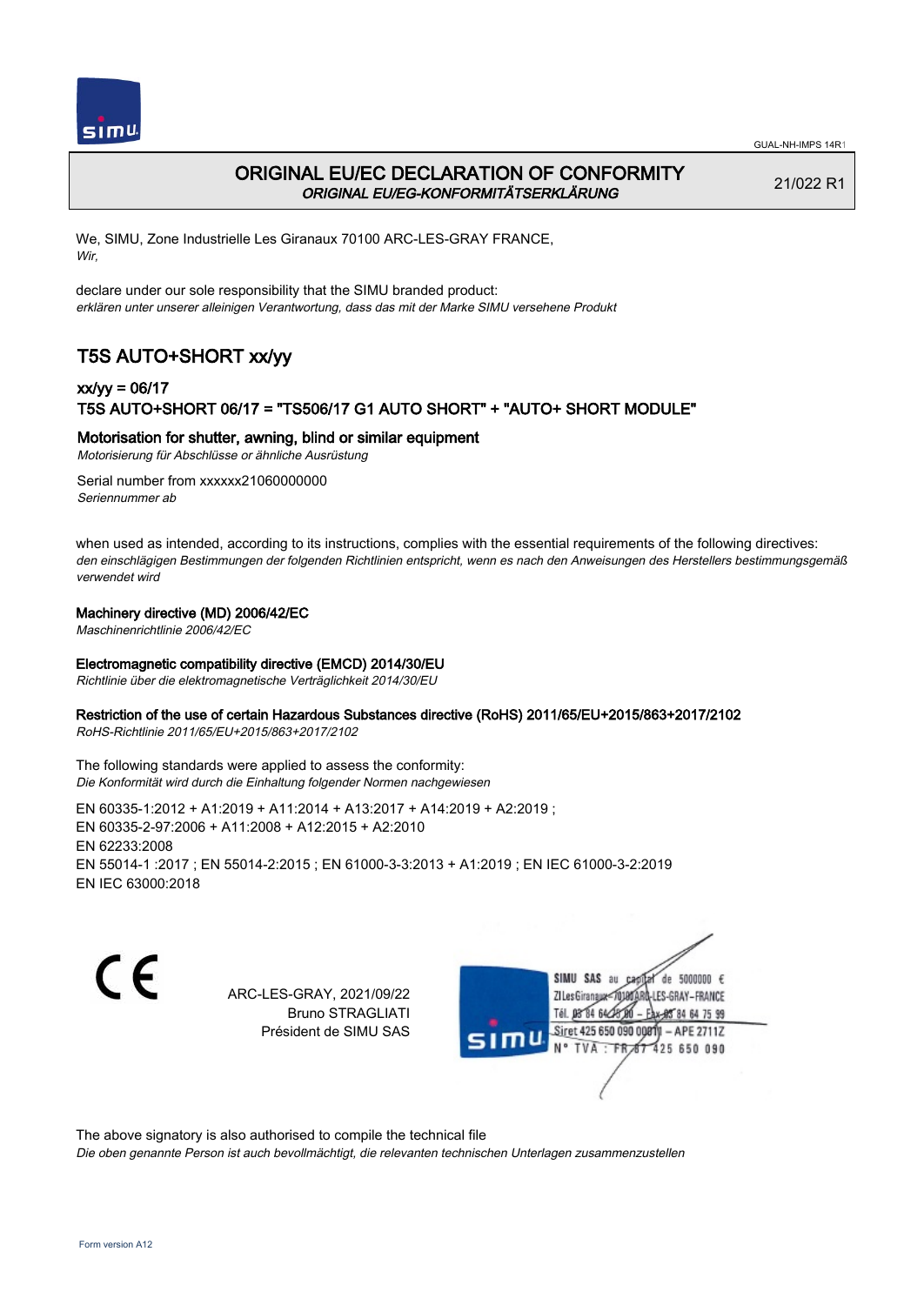



# ORIGINAL EU/EC DECLARATION OF CONFORMITY DECLARACIÓN UE/CE DE CONFORMIDAD ORIGINAL

21/022 R1

We, SIMU, Zone Industrielle Les Giranaux 70100 ARC-LES-GRAY FRANCE, Nosotros,

declare under our sole responsibility that the SIMU branded product: declaramos bajo nuestra única responsabilidad, que los productos de la marca SIMU

# T5S AUTO+SHORT xx/yy

## xx/yy = 06/17 T5S AUTO+SHORT 06/17 = "TS506/17 G1 AUTO SHORT" + "AUTO+ SHORT MODULE"

### Motorisation for shutter, awning, blind or similar equipment

Motorización de persiana, toldo, cortina o equipos similares

Serial number from xxxxxx21060000000 número de serie a partir de

when used as intended, according to its instructions, complies with the essential requirements of the following directives: cuando se utilizan según el uso previsto, de conformidad con sus instrucciones, cumplen con los requisitos esenciales de las siguientes directivas

### Machinery directive (MD) 2006/42/EC

Directiva "Máquinas" 2006/42/EC

#### Electromagnetic compatibility directive (EMCD) 2014/30/EU

Directiva compatibilidad electromagnética 2014/30/EU

#### Restriction of the use of certain Hazardous Substances directive (RoHS) 2011/65/EU+2015/863+2017/2102

Directiva RoHS 2011/65/EU+2015/863+2017/2102

The following standards were applied to assess the conformity: Las siguientes normas de referencia han sido aplicadas para evaluar la conformidad

EN 60335‑1:2012 + A1:2019 + A11:2014 + A13:2017 + A14:2019 + A2:2019 ; EN 60335‑2‑97:2006 + A11:2008 + A12:2015 + A2:2010 EN 62233:2008 EN 55014‑1 :2017 ; EN 55014‑2:2015 ; EN 61000‑3‑3:2013 + A1:2019 ; EN IEC 61000‑3‑2:2019 EN IEC 63000:2018

C E

ARC-LES-GRAY, 2021/09/22 Bruno STRAGLIATI Président de SIMU SAS

SIMU SAS au de 5000000  $\epsilon$ **ZILes Giranaux** ES-GRAY-FRANCE 64 75 99 Siret 425 650 090 00811  $-$  APE 2711Z 425 650 090

The above signatory is also authorised to compile the technical file

el firmante, anteriormente mencionado tambien esta facultado para elaborar el expediente tecnico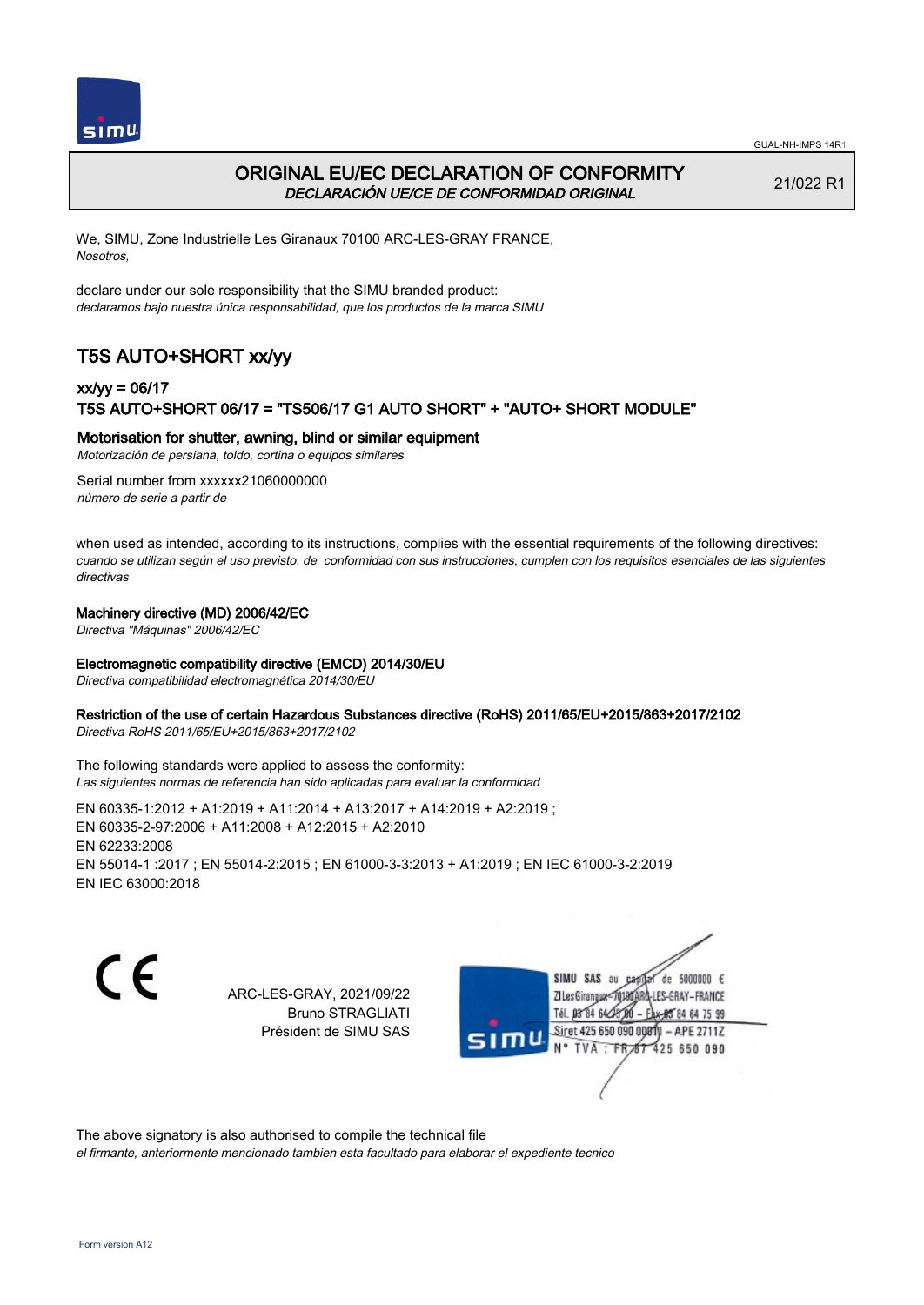

### ORIGINAL EU/EC DECLARATION OF CONFORMITY DICHIARAZIONE DI CONFORMITÀ UE/CE ORIGINALE

21/022 R1

We, SIMU, Zone Industrielle Les Giranaux 70100 ARC-LES-GRAY FRANCE, Noi,

declare under our sole responsibility that the SIMU branded product: dichiariamo sotto la nostra esclusiva responsabilità che l'appareccho di marca SIMU

# T5S AUTO+SHORT xx/yy

## xx/yy = 06/17 T5S AUTO+SHORT 06/17 = "TS506/17 G1 AUTO SHORT" + "AUTO+ SHORT MODULE"

#### Motorisation for shutter, awning, blind or similar equipment

Motorizzazione di tapparella, persiana, tenda o apparecchiatura similare

Serial number from xxxxxx21060000000 Numero di serie a partire da

when used as intended, according to its instructions, complies with the essential requirements of the following directives: se utilizzato secondo l'uso previsto, come descritto nel suo manuale d'istruzioni, è conforme ai requisiti essenziali delle seguenti Direttive

#### Machinery directive (MD) 2006/42/EC

Direttiva Macchine 2006/42/EC

#### Electromagnetic compatibility directive (EMCD) 2014/30/EU

Direttiva compatibilità elettromagnetica 2014/30/EU

#### Restriction of the use of certain Hazardous Substances directive (RoHS) 2011/65/EU+2015/863+2017/2102

Direttiva RoHS 2011/65/EU+2015/863+2017/2102

The following standards were applied to assess the conformity: I seguenti standard di riferimento sono stati applicati per ottenere la conformità

EN 60335‑1:2012 + A1:2019 + A11:2014 + A13:2017 + A14:2019 + A2:2019 ; EN 60335‑2‑97:2006 + A11:2008 + A12:2015 + A2:2010 EN 62233:2008 EN 55014‑1 :2017 ; EN 55014‑2:2015 ; EN 61000‑3‑3:2013 + A1:2019 ; EN IEC 61000‑3‑2:2019 EN IEC 63000:2018

C F

ARC-LES-GRAY, 2021/09/22 Bruno STRAGLIATI Président de SIMU SAS



The above signatory is also authorised to compile the technical file Il firmatario è inoltre autorizzato a costituire il fascicolo tecnico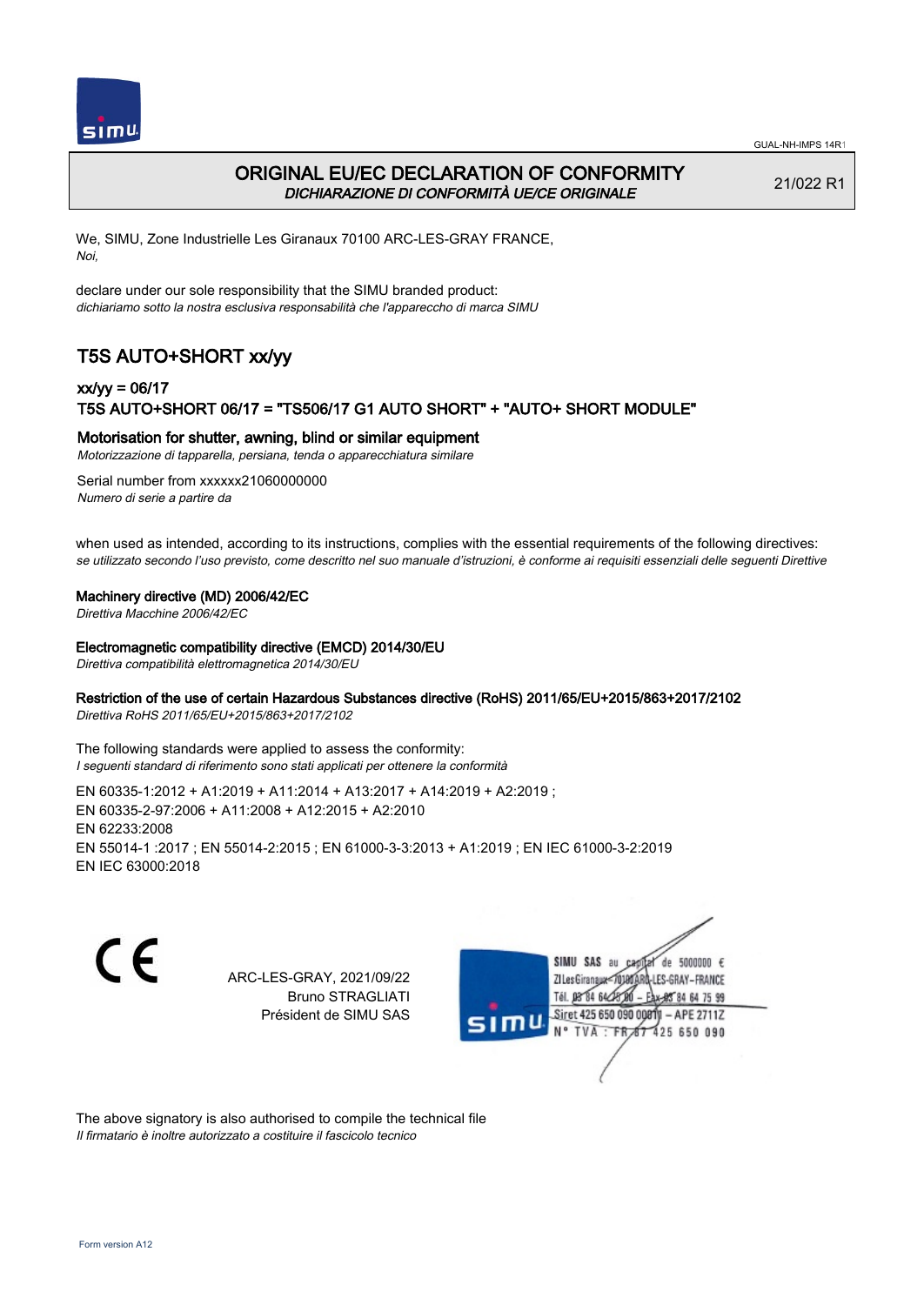



# ORIGINAL EU/EC DECLARATION OF CONFORMITY ОРИГИНАЛНА EU/EC ДЕКЛАРАЦИЯ ЗА СЪОТВЕТСТВИЕ

21/022 R1

We, SIMU, Zone Industrielle Les Giranaux 70100 ARC-LES-GRAY FRANCE, Ние,

declare under our sole responsibility that the SIMU branded product: декларираме на своя лична отговорност, че продукт с търговска марка SIMU

# T5S AUTO+SHORT xx/yy

## xx/yy = 06/17 T5S AUTO+SHORT 06/17 = "TS506/17 G1 AUTO SHORT" + "AUTO+ SHORT MODULE"

### Motorisation for shutter, awning, blind or similar equipment

Моторизация за ролетни щори, сенници или други подобни засенчващи изделия

Serial number from xxxxxx21060000000 сериен номер от

when used as intended, according to its instructions, complies with the essential requirements of the following directives: когато се използва съобразно предназначението си и в съответствие с инструкциите е в съответствие с основните изисквания на следните директиви

#### Machinery directive (MD) 2006/42/EC

Машинна директива 2006/42/EC

#### Electromagnetic compatibility directive (EMCD) 2014/30/EU

Директива за електромагнитна съвместимост 2014/30/EU

#### Restriction of the use of certain Hazardous Substances directive (RoHS) 2011/65/EU+2015/863+2017/2102

RoHS Директива относно ограничението на употребата на определени опасни вещества в електрическото и електронното оборудване 2011/65/EU+2015/863+2017/2102

The following standards were applied to assess the conformity: Следните референтни стандарти са приложени за оценяване на съответствието

EN 60335‑1:2012 + A1:2019 + A11:2014 + A13:2017 + A14:2019 + A2:2019 ; EN 60335‑2‑97:2006 + A11:2008 + A12:2015 + A2:2010 EN 62233:2008 EN 55014‑1 :2017 ; EN 55014‑2:2015 ; EN 61000‑3‑3:2013 + A1:2019 ; EN IEC 61000‑3‑2:2019 EN IEC 63000:2018

C F

ARC-LES-GRAY, 2021/09/22 Bruno STRAGLIATI Président de SIMU SAS



The above signatory is also authorised to compile the technical file Гоеподписващия също е упълномощен да съставя техническо досие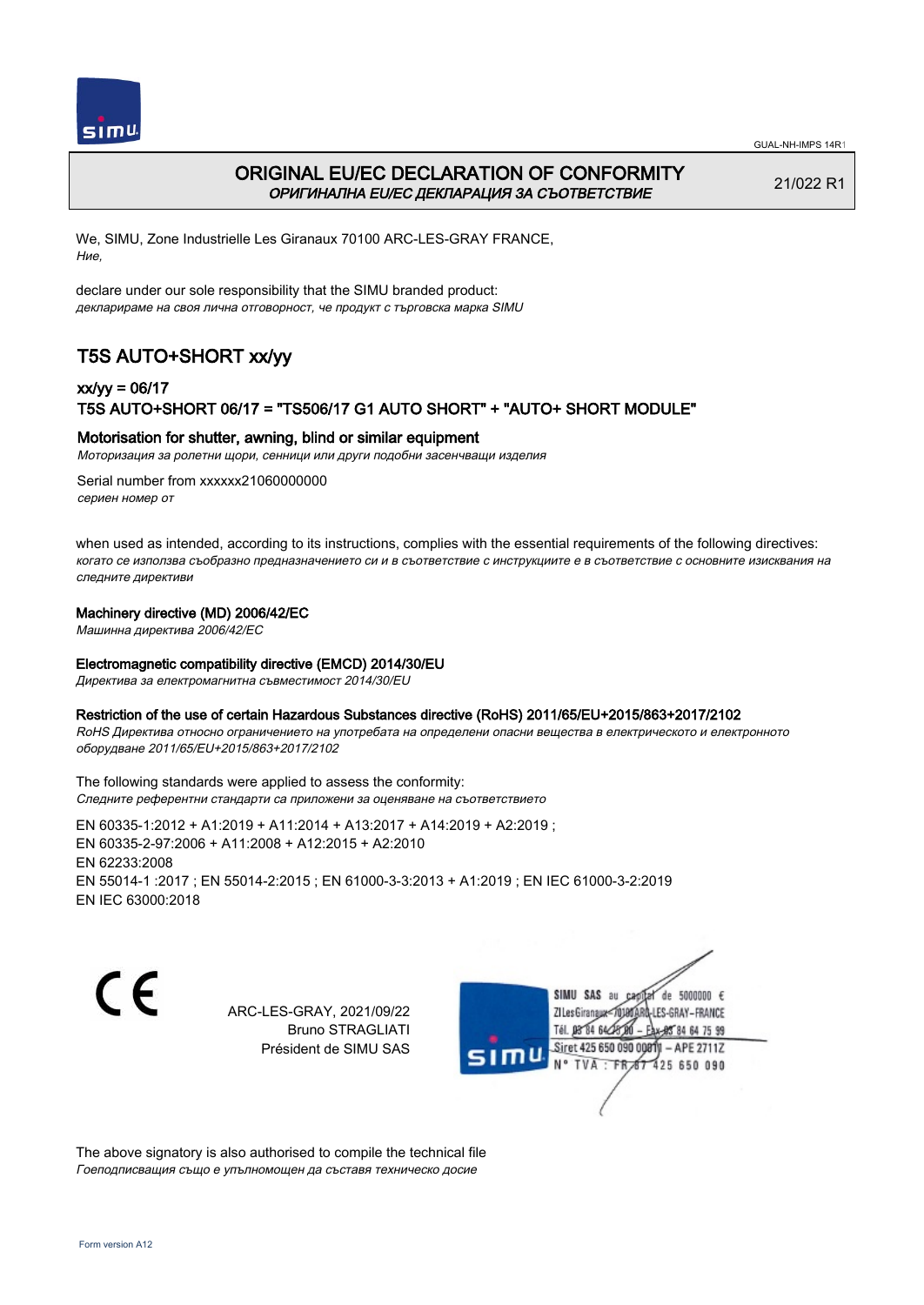

# ORIGINAL EU/EC DECLARATION OF CONFORMITY ORIGINÁLNÍ EU/ES PROHLÁŠENÍ O SHODĚ

21/022 R1

We, SIMU, Zone Industrielle Les Giranaux 70100 ARC-LES-GRAY FRANCE, My,

declare under our sole responsibility that the SIMU branded product: prohlašujeme na svou výlučnou odpovědnost, že výrobek značky SIMU

# T5S AUTO+SHORT xx/yy

## xx/yy = 06/17 T5S AUTO+SHORT 06/17 = "TS506/17 G1 AUTO SHORT" + "AUTO+ SHORT MODULE"

### Motorisation for shutter, awning, blind or similar equipment

Pohon pro rolety, markýzy, clony nebo podobná zařízení

Serial number from xxxxxx21060000000 Sériové číslo od

when used as intended, according to its instructions, complies with the essential requirements of the following directives: pokud je používán v souladu s účelem použití a s návodem, splňuje základní požadavky těchto směrnic

#### Machinery directive (MD) 2006/42/EC

Směrnice o strojních zařízeních 2006/42/EC

#### Electromagnetic compatibility directive (EMCD) 2014/30/EU

Směrnice o elektromagnetické kompatibilitě 2014/30/EU

#### Restriction of the use of certain Hazardous Substances directive (RoHS) 2011/65/EU+2015/863+2017/2102

Směrnice o omezení používání některých nebezpečných látek v elektrických a elektronických zařízeních 2011/65/EU+2015/863+2017/2102

The following standards were applied to assess the conformity: Pro posouzení shody byly použity následující normy

EN 60335‑1:2012 + A1:2019 + A11:2014 + A13:2017 + A14:2019 + A2:2019 ; EN 60335‑2‑97:2006 + A11:2008 + A12:2015 + A2:2010 EN 62233:2008 EN 55014‑1 :2017 ; EN 55014‑2:2015 ; EN 61000‑3‑3:2013 + A1:2019 ; EN IEC 61000‑3‑2:2019 EN IEC 63000:2018

C E

ARC-LES-GRAY, 2021/09/22 Bruno STRAGLIATI Président de SIMU SAS



The above signatory is also authorised to compile the technical file

Výše uvedená osoba je také osoba pověřená sestavením technické dokumentace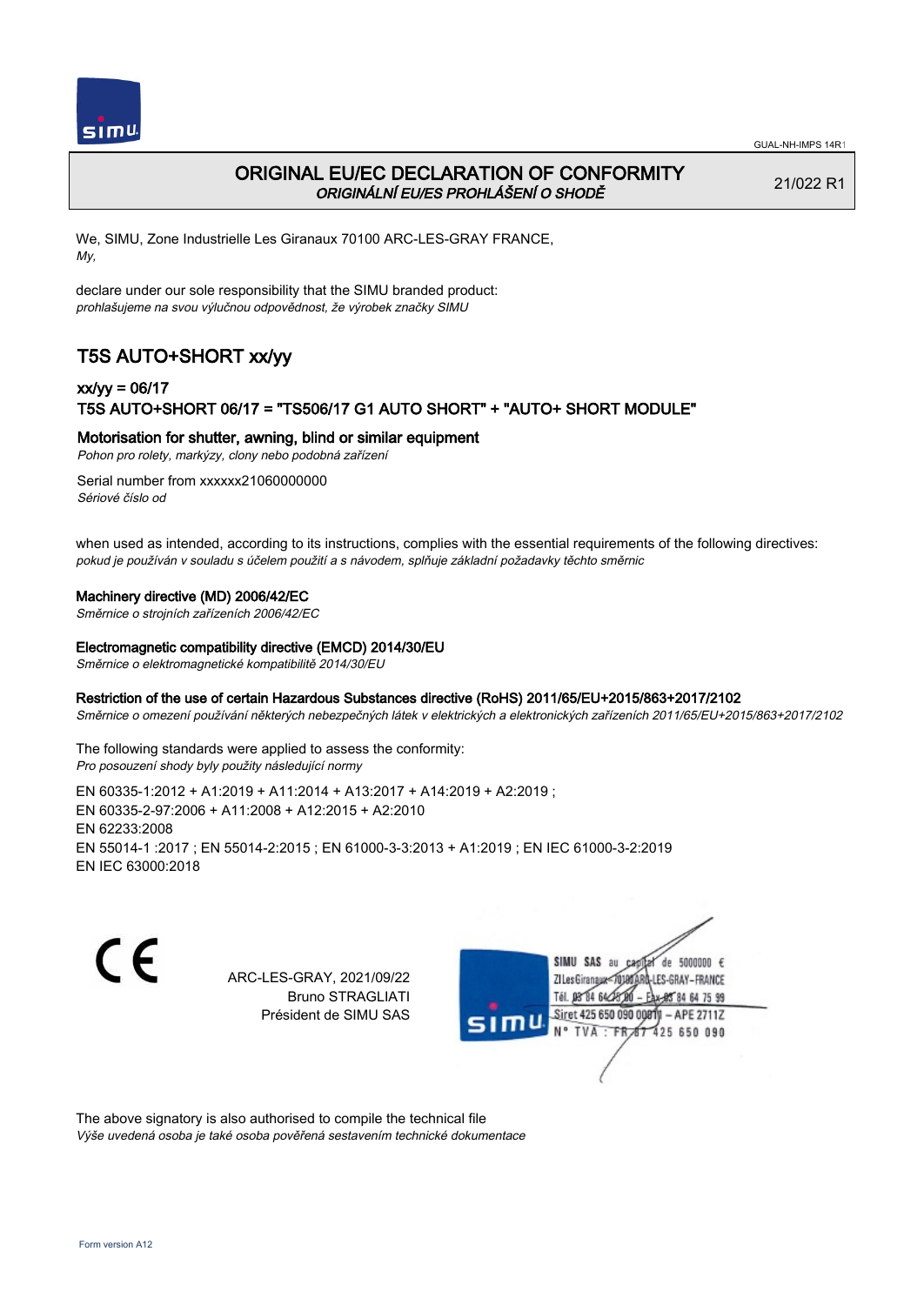



## ORIGINAL EU/EC DECLARATION OF CONFORMITY ORIGINAL EU/EF-OVERENSSTEMMELSESERKLÆRING

21/022 R1

We, SIMU, Zone Industrielle Les Giranaux 70100 ARC-LES-GRAY FRANCE, Vi,

declare under our sole responsibility that the SIMU branded product: erklærer som eneansvarlige, at SIMU mærkede produkter

# T5S AUTO+SHORT xx/yy

## xx/yy = 06/17 T5S AUTO+SHORT 06/17 = "TS506/17 G1 AUTO SHORT" + "AUTO+ SHORT MODULE"

### Motorisation for shutter, awning, blind or similar equipment

Motorisering af gitre, markiser, persienner eller lign. udstyr

Serial number from xxxxxx21060000000 serienummer fra

when used as intended, according to its instructions, complies with the essential requirements of the following directives: når det anvendes efter hensigten, efter dennes instrukser, overholder kravene i følgende direktiver

#### Machinery directive (MD) 2006/42/EC

Maskindirektivet 2006/42/EC

#### Electromagnetic compatibility directive (EMCD) 2014/30/EU

Elektromagnetisk kompatibilitet direktiv 2014/30/EU

### Restriction of the use of certain Hazardous Substances directive (RoHS) 2011/65/EU+2015/863+2017/2102

RoHS direktiv 2011/65/EU+2015/863+2017/2102

The following standards were applied to assess the conformity: Referencestandarderne der følger blev anvendt til at vurdere overholdelsen

EN 60335‑1:2012 + A1:2019 + A11:2014 + A13:2017 + A14:2019 + A2:2019 ; EN 60335‑2‑97:2006 + A11:2008 + A12:2015 + A2:2010 EN 62233:2008 EN 55014‑1 :2017 ; EN 55014‑2:2015 ; EN 61000‑3‑3:2013 + A1:2019 ; EN IEC 61000‑3‑2:2019 EN IEC 63000:2018

 $\epsilon$ 

ARC-LES-GRAY, 2021/09/22 Bruno STRAGLIATI Président de SIMU SAS



The above signatory is also authorised to compile the technical file Personen nævnt ovenfor er også godkendt til at udarbejde det tekniske dossier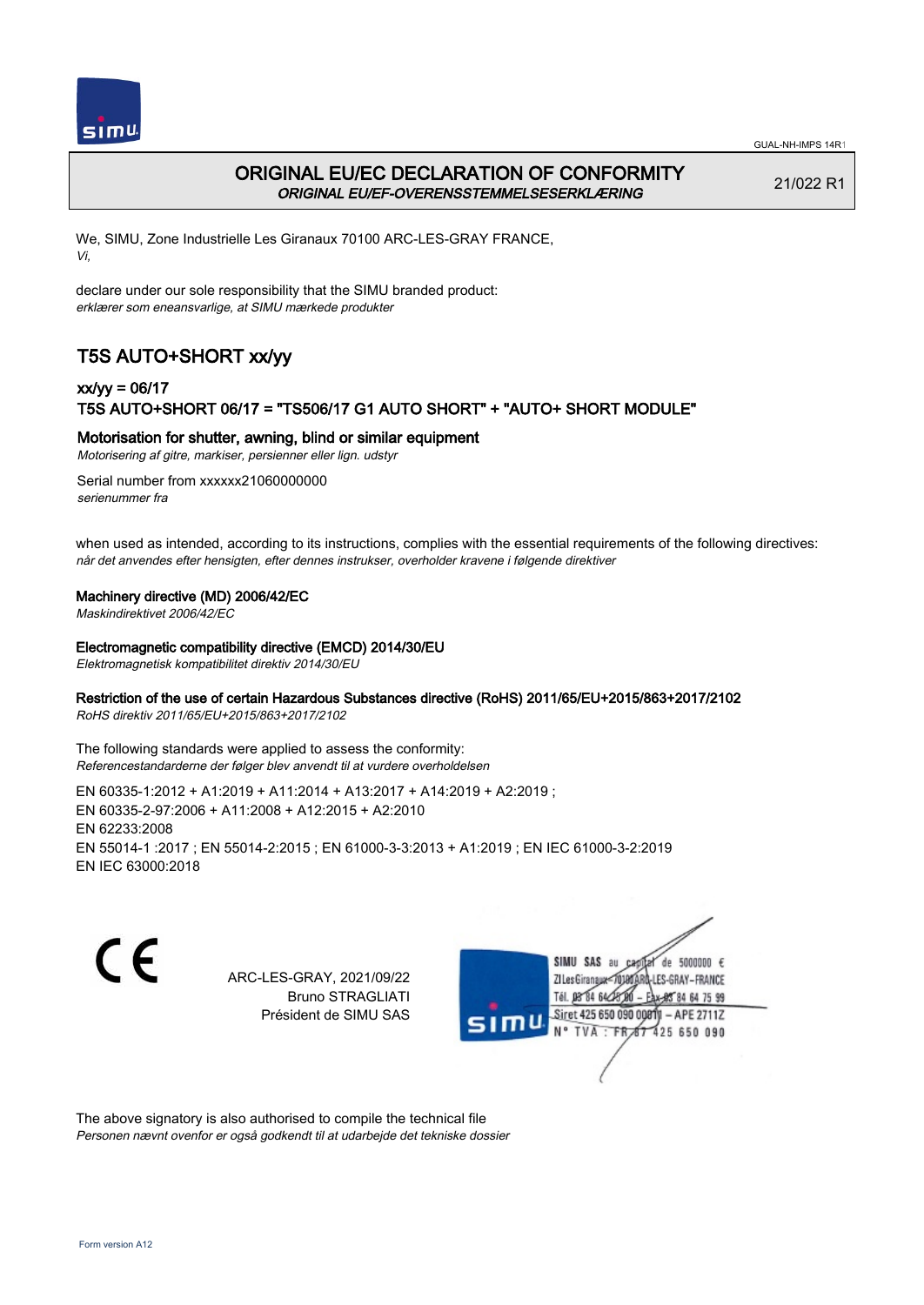

# ORIGINAL EU/EC DECLARATION OF CONFORMITY EL/EK VASTAVUSDEKLARATSIOON

21/022 R1

We, SIMU, Zone Industrielle Les Giranaux 70100 ARC-LES-GRAY FRANCE, Meie,

declare under our sole responsibility that the SIMU branded product: kinnitame kogu vastutusega, et SIMU kaubamärgiga tooted

# T5S AUTO+SHORT xx/yy

## xx/yy = 06/17 T5S AUTO+SHORT 06/17 = "TS506/17 G1 AUTO SHORT" + "AUTO+ SHORT MODULE"

### Motorisation for shutter, awning, blind or similar equipment

Aknaluukide, varikatuste, aknakardinate või sarnaste seadmete motoriseerimine

Serial number from xxxxxx21060000000 Seerianumber alates

when used as intended, according to its instructions, complies with the essential requirements of the following directives: kui kasutatakse eesmärgipäraselt ja juhiste kohaselt, vastavad käesoleva direktiivi põhinõuetele

### Machinery directive (MD) 2006/42/EC

Masinate direktiiv 2006/42/EC

#### Electromagnetic compatibility directive (EMCD) 2014/30/EU

Elektromagnetilise ühilduvuse direktiiv 2014/30/EU

#### Restriction of the use of certain Hazardous Substances directive (RoHS) 2011/65/EU+2015/863+2017/2102

RoHs direktiiv ohtlike ainete kasutamise piirangute kohta elektri- ja elektroonikaseadmetes 2011/65/EU+2015/863+2017/2102

The following standards were applied to assess the conformity: Vastavusdeklaratsiooni hindamiseks kasutatakse järgmisi standardeid

EN 60335‑1:2012 + A1:2019 + A11:2014 + A13:2017 + A14:2019 + A2:2019 ; EN 60335‑2‑97:2006 + A11:2008 + A12:2015 + A2:2010 EN 62233:2008 EN 55014‑1 :2017 ; EN 55014‑2:2015 ; EN 61000‑3‑3:2013 + A1:2019 ; EN IEC 61000‑3‑2:2019 EN IEC 63000:2018

C E

ARC-LES-GRAY, 2021/09/22 Bruno STRAGLIATI Président de SIMU SAS



The above signatory is also authorised to compile the technical file Eelpool nimetatud isik on volitatud koostama tehnilist dokumentatsiooni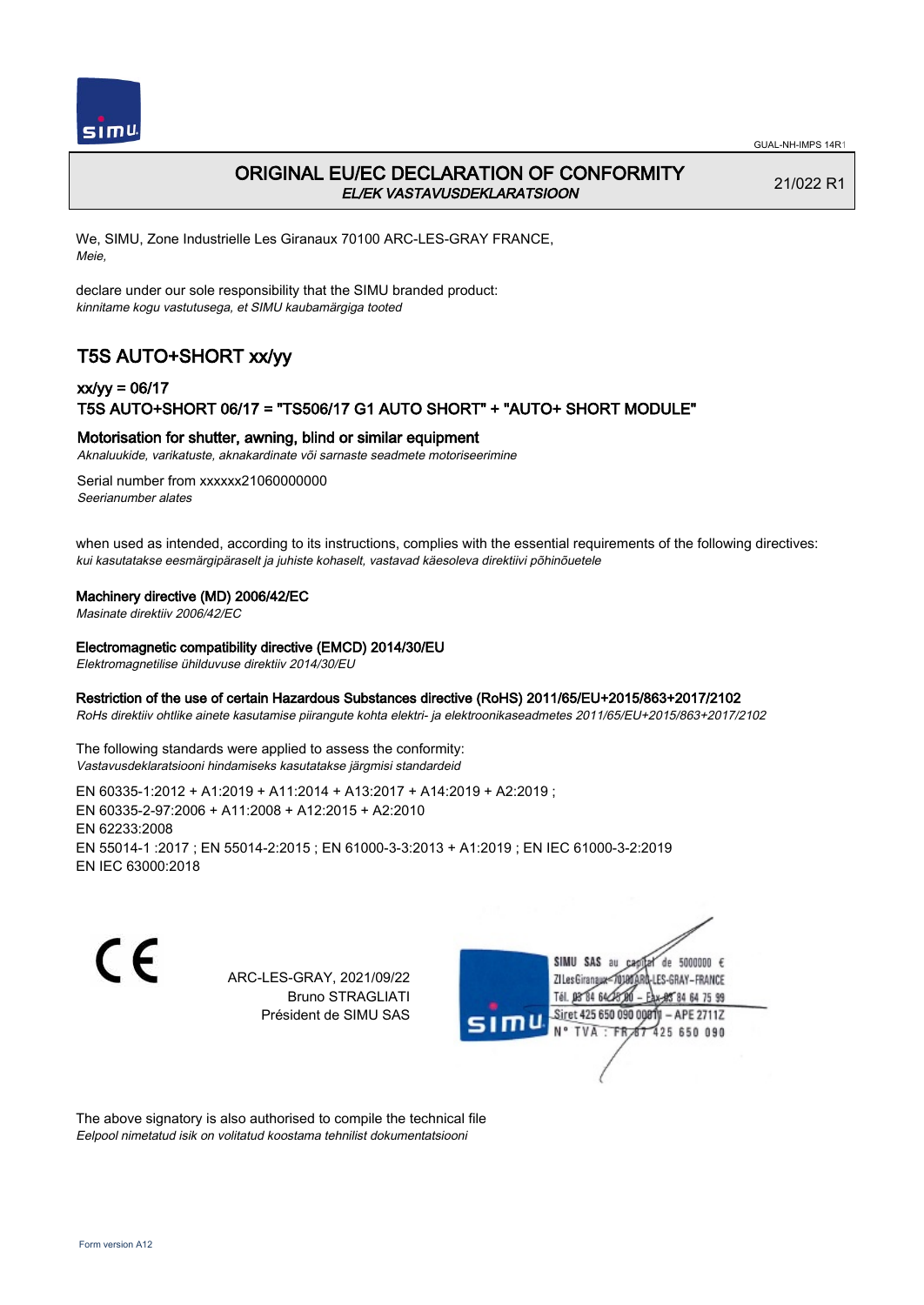

# ORIGINAL EU/EC DECLARATION OF CONFORMITY ALKUPERÄISET EU/EY-VAATIMUSTENMUKAISUUSVAKUUTUS

21/022 R1

We, SIMU, Zone Industrielle Les Giranaux 70100 ARC-LES-GRAY FRANCE, Me,

declare under our sole responsibility that the SIMU branded product: vakuutamme omalla vastuullamme, että SIMU merkkituote

# T5S AUTO+SHORT xx/yy

## xx/yy = 06/17 T5S AUTO+SHORT 06/17 = "TS506/17 G1 AUTO SHORT" + "AUTO+ SHORT MODULE"

Motorisation for shutter, awning, blind or similar equipment

Sälerullainten, markiisien, kaihtimien tai vastaavien motorisointi

Serial number from xxxxxx21060000000 sarianumerot

when used as intended, according to its instructions, complies with the essential requirements of the following directives: kun käytettynä oikein ja sen ohjeiden mukaan, noudattaa seuraavien direktiivien olennaisia vaatimuksia

### Machinery directive (MD) 2006/42/EC

Konedirektiivin 2006/42/EC

#### Electromagnetic compatibility directive (EMCD) 2014/30/EU

Sähkömagneettinen yhteensopivuus direktiivin 2014/30/EU

### Restriction of the use of certain Hazardous Substances directive (RoHS) 2011/65/EU+2015/863+2017/2102

RoHS direktiivin 2011/65/EU+2015/863+2017/2102

The following standards were applied to assess the conformity: Seuraavia viitestandardeja sovellettiin vaatimustenmukaisuusvakuutusta arvioitaessa

EN 60335‑1:2012 + A1:2019 + A11:2014 + A13:2017 + A14:2019 + A2:2019 ; EN 60335‑2‑97:2006 + A11:2008 + A12:2015 + A2:2010 EN 62233:2008 EN 55014‑1 :2017 ; EN 55014‑2:2015 ; EN 61000‑3‑3:2013 + A1:2019 ; EN IEC 61000‑3‑2:2019 EN IEC 63000:2018

C F

ARC-LES-GRAY, 2021/09/22 Bruno STRAGLIATI Président de SIMU SAS



The above signatory is also authorised to compile the technical file Yllä allekirjoittaja on myös valtuutettu kokoamaan teknisten tiedostojen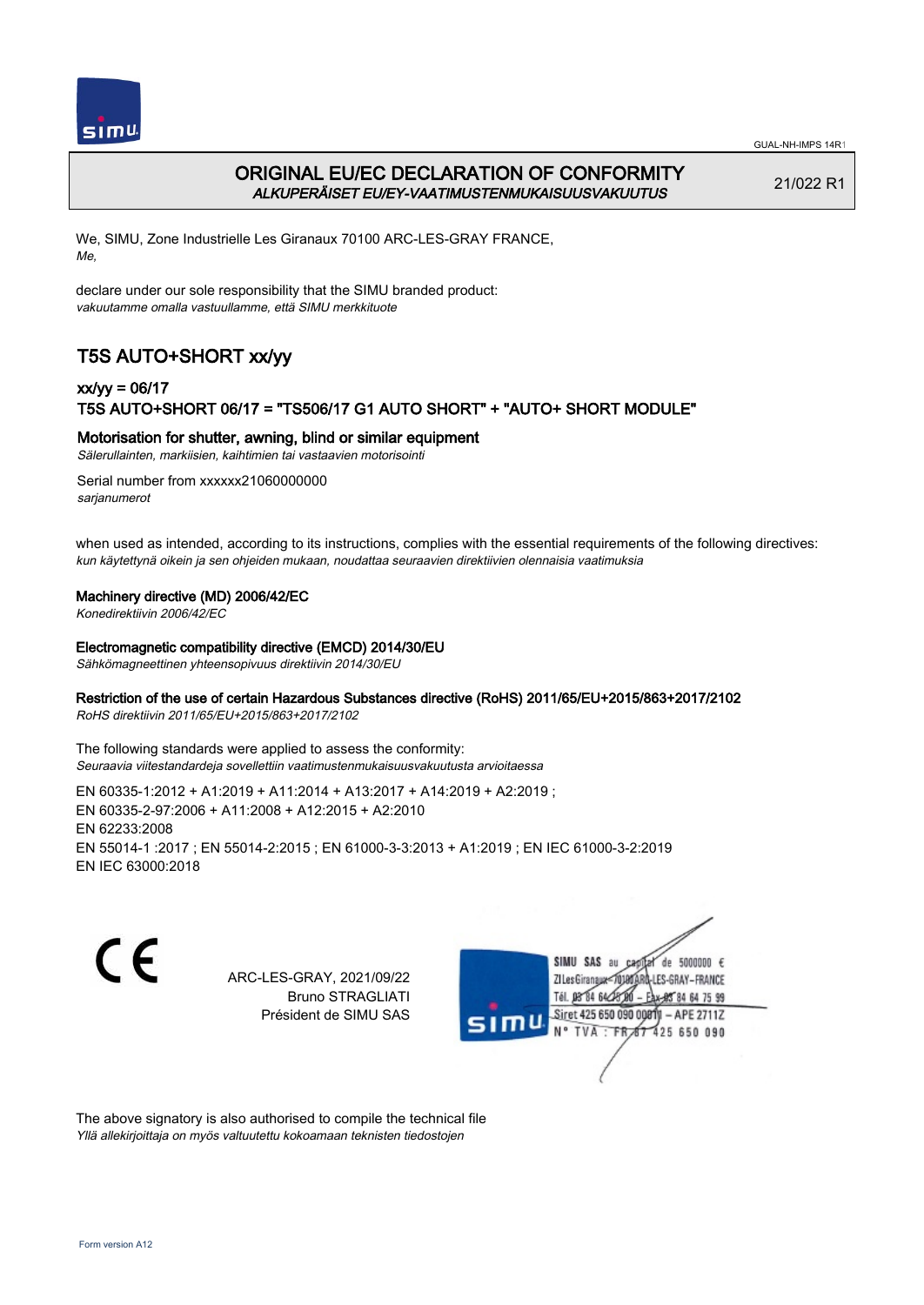



# ORIGINAL EU/EC DECLARATION OF CONFORMITY ΠΡΩΤΟΤΥΠΟ ΔΗΛΩΣΗ ΣΥΜΜΟΡΦΩΣΗΣ ΕΕ/EK

21/022 R1

We, SIMU, Zone Industrielle Les Giranaux 70100 ARC-LES-GRAY FRANCE, εμείς,

declare under our sole responsibility that the SIMU branded product: Δηλώνουμε αναλαμβάνοντας την αποκλειστική ευθύνη ότι το επώνυμο προϊόν SIMU

# T5S AUTO+SHORT xx/yy

## xx/yy = 06/17 T5S AUTO+SHORT 06/17 = "TS506/17 G1 AUTO SHORT" + "AUTO+ SHORT MODULE"

Motorisation for shutter, awning, blind or similar equipment

Μηχανοκίνηση για ρολα,τέντες,στόρια ή παρόμοιο εξοπλισμό

Serial number from xxxxxx21060000000 σειριακό αριθμό από

when used as intended, according to its instructions, complies with the essential requirements of the following directives: όταν χρησιμοποιείται όπως έχει προβλεφθεί, σύμφωνα με τις οδηγίες του, συμφωνεί με τις βασικές απαιτήσεις των ακόλουθων οδηγιών

### Machinery directive (MD) 2006/42/EC

Οδηγία περι μηχανικού εξοπλισμού 2006/42/EC

### Electromagnetic compatibility directive (EMCD) 2014/30/EU

Οδηγία ηλεκτρομαγνητικής συμβατότητας 2014/30/EU

### Restriction of the use of certain Hazardous Substances directive (RoHS) 2011/65/EU+2015/863+2017/2102

Οδηγίας RoHS 2011/65/EU+2015/863+2017/2102

The following standards were applied to assess the conformity: Τα πρότυπα αναφοράς που ακολουθούν εφαρμόστηκαν με σκοπό την αξιολόγηση της συμμόρφωσης

EN 60335‑1:2012 + A1:2019 + A11:2014 + A13:2017 + A14:2019 + A2:2019 ; EN 60335‑2‑97:2006 + A11:2008 + A12:2015 + A2:2010 EN 62233:2008 EN 55014‑1 :2017 ; EN 55014‑2:2015 ; EN 61000‑3‑3:2013 + A1:2019 ; EN IEC 61000‑3‑2:2019 EN IEC 63000:2018

C E

ARC-LES-GRAY, 2021/09/22 Bruno STRAGLIATI Président de SIMU SAS

de 5000000  $\epsilon$ **ZILes Giranaux** ES-GRAY-FRANCE Tél. 08 84 64 28 85 84 64 75 99 Siret 425 650 090 00811 - APE 2711Z 425 650 090 **TVA** 

The above signatory is also authorised to compile the technical file

Το πρόσωπο που αναφέρεται παραπάνω είναι επίσης εξουσιοδοτημένο να καταρτίσει τον τεχνικό φάκελο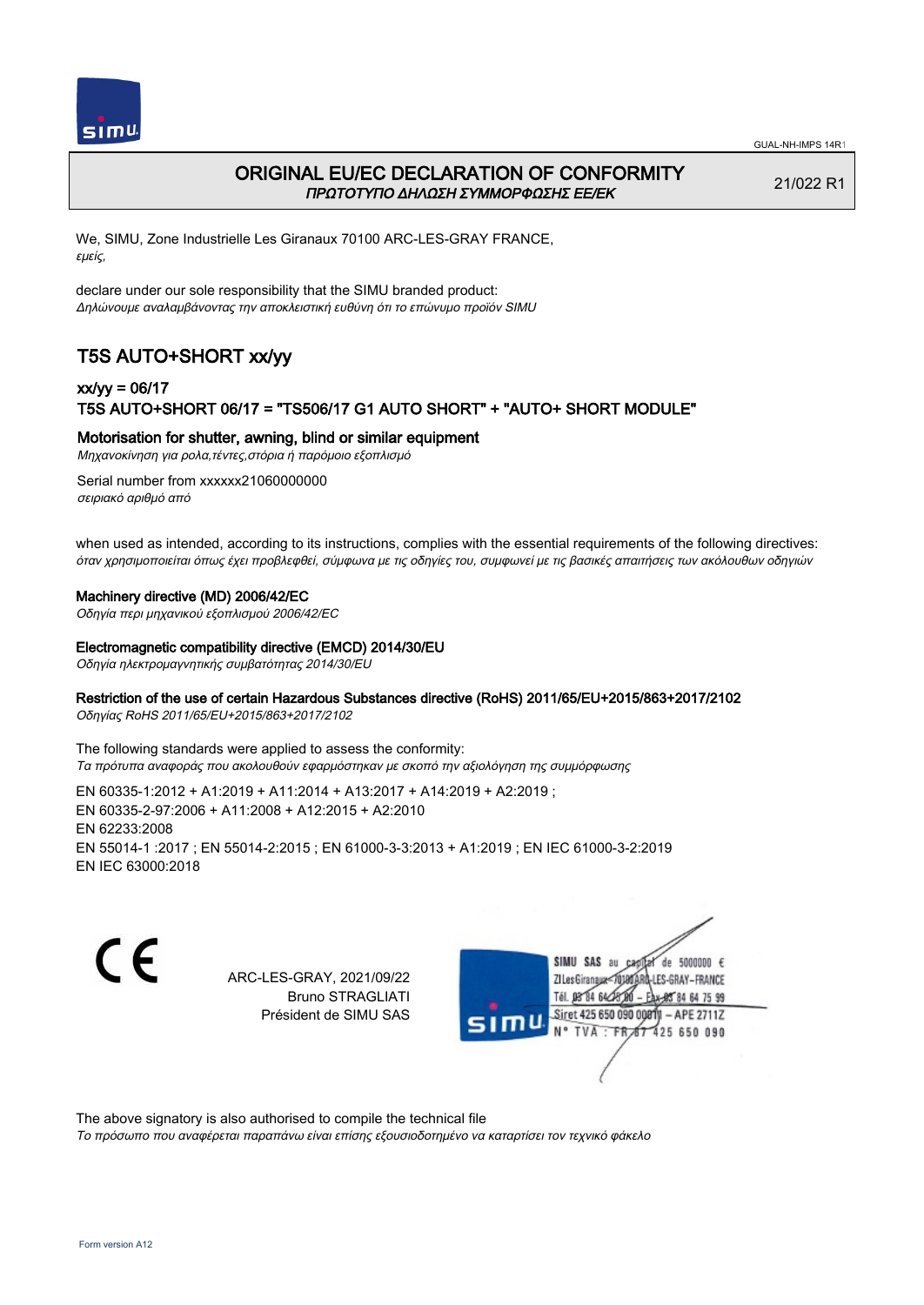

# ORIGINAL EU/EC DECLARATION OF CONFORMITY ORGINALNA EU/EC DEKLARACIJA O USKLAĐENOSTI

21/022 R1

We, SIMU, Zone Industrielle Les Giranaux 70100 ARC-LES-GRAY FRANCE, Mi,

declare under our sole responsibility that the SIMU branded product: izjavljujemo pod punom odgovornošču da je proizvod marke SIMU

# T5S AUTO+SHORT xx/yy

## xx/yy = 06/17 T5S AUTO+SHORT 06/17 = "TS506/17 G1 AUTO SHORT" + "AUTO+ SHORT MODULE"

### Motorisation for shutter, awning, blind or similar equipment

Motorizacija za rolete,tende,sjenila ili slične opreme

Serial number from xxxxxx21060000000 Serijski broj iz

when used as intended, according to its instructions, complies with the essential requirements of the following directives: ako se upotrebljava prema namjeni, prema važećim uputama, usklađen sa prijeko potrebnim zahtijevima slijedećih direktiva

### Machinery directive (MD) 2006/42/EC

Direktiva o strojevima 2006/42/EC

#### Electromagnetic compatibility directive (EMCD) 2014/30/EU

Direktiva o elektromagnetskoj usklađenosti 2014/30/EU

### Restriction of the use of certain Hazardous Substances directive (RoHS) 2011/65/EU+2015/863+2017/2102

Direktiva RoHS 2011/65/EU+2015/863+2017/2102

The following standards were applied to assess the conformity: Slijedeće reference standarda se primjenjuju da se odredi usklađenost

EN 60335‑1:2012 + A1:2019 + A11:2014 + A13:2017 + A14:2019 + A2:2019 ; EN 60335‑2‑97:2006 + A11:2008 + A12:2015 + A2:2010 EN 62233:2008 EN 55014‑1 :2017 ; EN 55014‑2:2015 ; EN 61000‑3‑3:2013 + A1:2019 ; EN IEC 61000‑3‑2:2019 EN IEC 63000:2018

C F

ARC-LES-GRAY, 2021/09/22 Bruno STRAGLIATI Président de SIMU SAS



The above signatory is also authorised to compile the technical file Gore navedeni potpisnik također je ovlašten za sastavljanje tehničkog dokumenta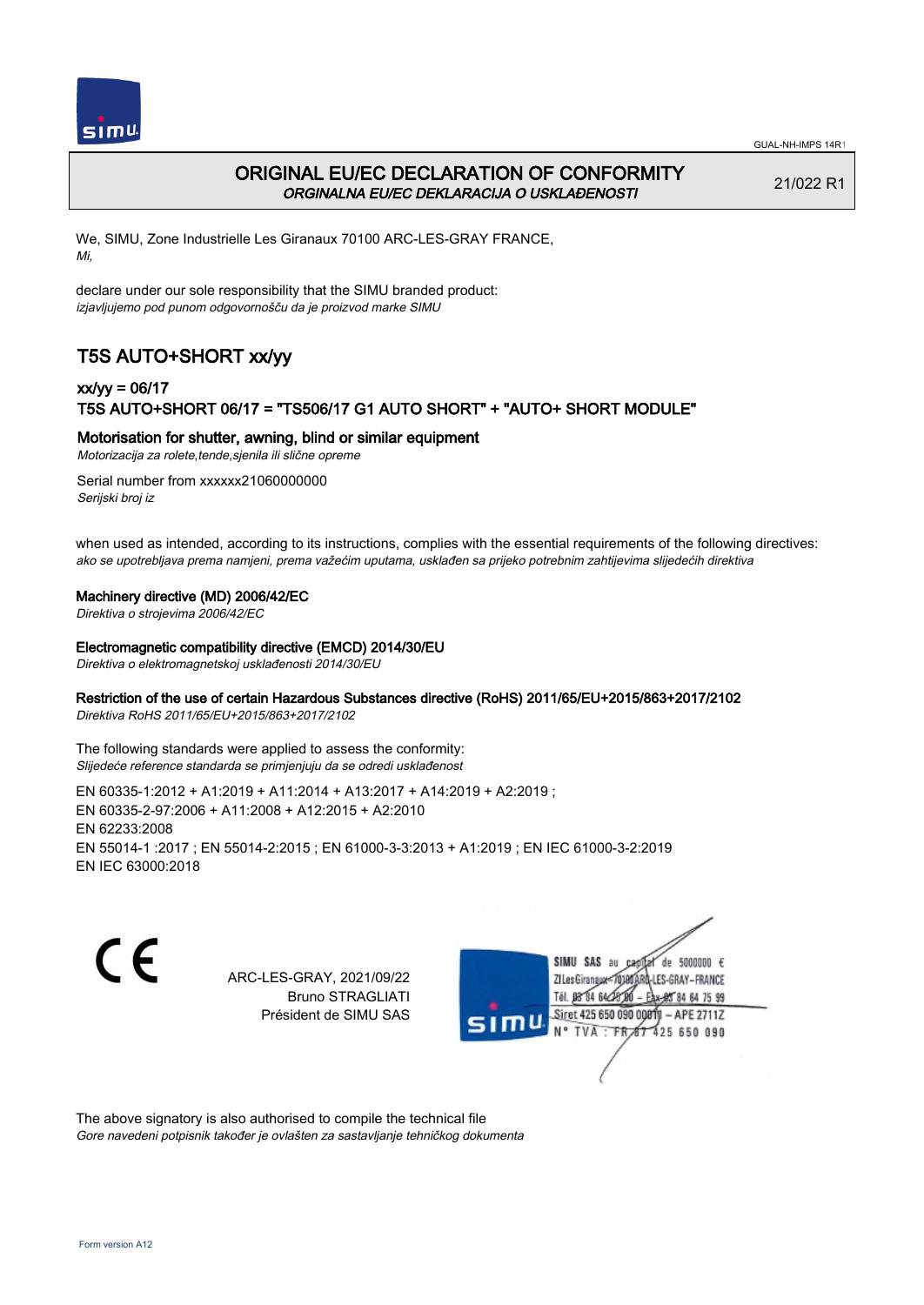

### ORIGINAL EU/EC DECLARATION OF CONFORMITY Eredeti EU/CE Megfelelőségi Nyilatkozat

21/022 R1

We, SIMU, Zone Industrielle Les Giranaux 70100 ARC-LES-GRAY FRANCE, Alulírott,

declare under our sole responsibility that the SIMU branded product: felelősségünk teljes tudatában kijelentjük, hogy a szóban forgó SIMU termék

# T5S AUTO+SHORT xx/yy

## xx/yy = 06/17 T5S AUTO+SHORT 06/17 = "TS506/17 G1 AUTO SHORT" + "AUTO+ SHORT MODULE"

Motorisation for shutter, awning, blind or similar equipment

Redőny, napellenző vagy hasonlószerkezetek motorizálása

Serial number from xxxxxx21060000000 Sorozatszámtól

when used as intended, according to its instructions, complies with the essential requirements of the following directives: megfelel, az alábbi irányelvekben megfogalmazott alapvető követelményeknek

#### Machinery directive (MD) 2006/42/EC

Gépekre vonatkozó irányelv 2006/42/EC

#### Electromagnetic compatibility directive (EMCD) 2014/30/EU

Elektromágneses megfelelőségi irányelv 2014/30/EU

### Restriction of the use of certain Hazardous Substances directive (RoHS) 2011/65/EU+2015/863+2017/2102

RoHS irányelv 2011/65/EU+2015/863+2017/2102

The following standards were applied to assess the conformity: A megfelelőség biztosításának érdekében az alábbi szabványok kerültek alkalmazásra

EN 60335‑1:2012 + A1:2019 + A11:2014 + A13:2017 + A14:2019 + A2:2019 ; EN 60335‑2‑97:2006 + A11:2008 + A12:2015 + A2:2010 EN 62233:2008 EN 55014‑1 :2017 ; EN 55014‑2:2015 ; EN 61000‑3‑3:2013 + A1:2019 ; EN IEC 61000‑3‑2:2019 EN IEC 63000:2018

C F

ARC-LES-GRAY, 2021/09/22 Bruno STRAGLIATI Président de SIMU SAS



The above signatory is also authorised to compile the technical file A fent említett aláíró is jogosult a műszaki dokumentáció összeállítására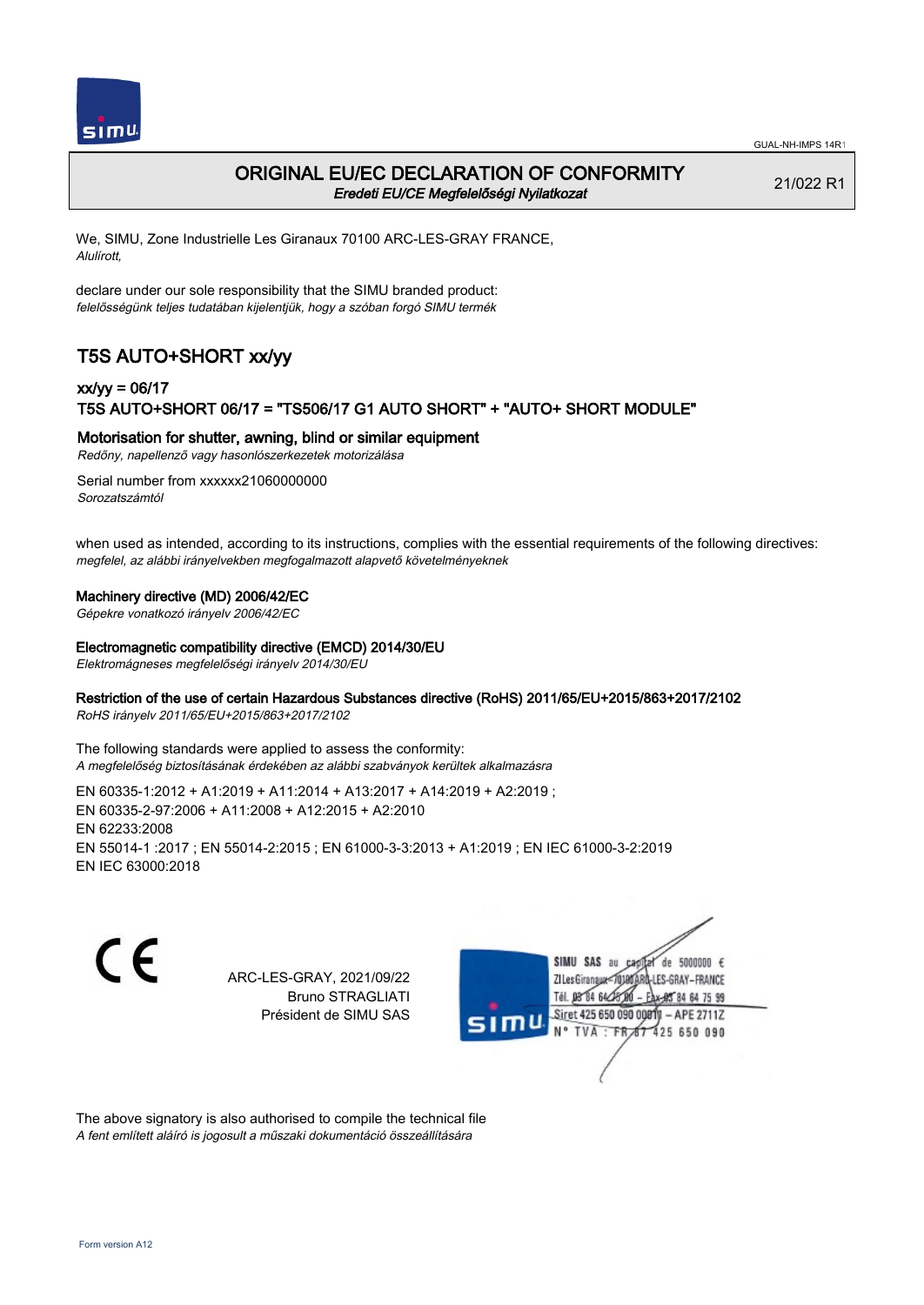

# ORIGINAL EU/EC DECLARATION OF CONFORMITY ORIGINALI ES/EB ATITIKTIES DEKLARACIJA

21/022 R1

We, SIMU, Zone Industrielle Les Giranaux 70100 ARC-LES-GRAY FRANCE, Mes,

declare under our sole responsibility that the SIMU branded product: atsakingai deklaruojame, kad SIMU kompanijos produktas

# T5S AUTO+SHORT xx/yy

## xx/yy = 06/17 T5S AUTO+SHORT 06/17 = "TS506/17 G1 AUTO SHORT" + "AUTO+ SHORT MODULE"

### Motorisation for shutter, awning, blind or similar equipment

Apsauginių žaliuzių, markizių, ritininių užuolaidų ir panašių gaminių automatizavimas

Serial number from xxxxxx21060000000 Serijos numeris nuo

when used as intended, according to its instructions, complies with the essential requirements of the following directives: naudojamas pagal paskirtį, pagal gamintojo instrukcijas, atitinka esminius šių Direktyvų reikalavimus

### Machinery directive (MD) 2006/42/EC

Mašinų direktyva 2006/42/EC

#### Electromagnetic compatibility directive (EMCD) 2014/30/EU

Elektromagnetinio suderinamumo direktyva 2014/30/EU

### Restriction of the use of certain Hazardous Substances directive (RoHS) 2011/65/EU+2015/863+2017/2102

PMNA (RoHS) direktyva 2011/65/EU+2015/863+2017/2102

The following standards were applied to assess the conformity: Įverinti deklaruojamą atitiktį buvo taikomi toliau nurodyti standartai

EN 60335‑1:2012 + A1:2019 + A11:2014 + A13:2017 + A14:2019 + A2:2019 ; EN 60335‑2‑97:2006 + A11:2008 + A12:2015 + A2:2010 EN 62233:2008 EN 55014‑1 :2017 ; EN 55014‑2:2015 ; EN 61000‑3‑3:2013 + A1:2019 ; EN IEC 61000‑3‑2:2019 EN IEC 63000:2018

C F

ARC-LES-GRAY, 2021/09/22 Bruno STRAGLIATI Président de SIMU SAS



The above signatory is also authorised to compile the technical file Asmuo, pasirašęs šią deklaraciją, taip pat turi įgaliojimą sudaryti techninę bylą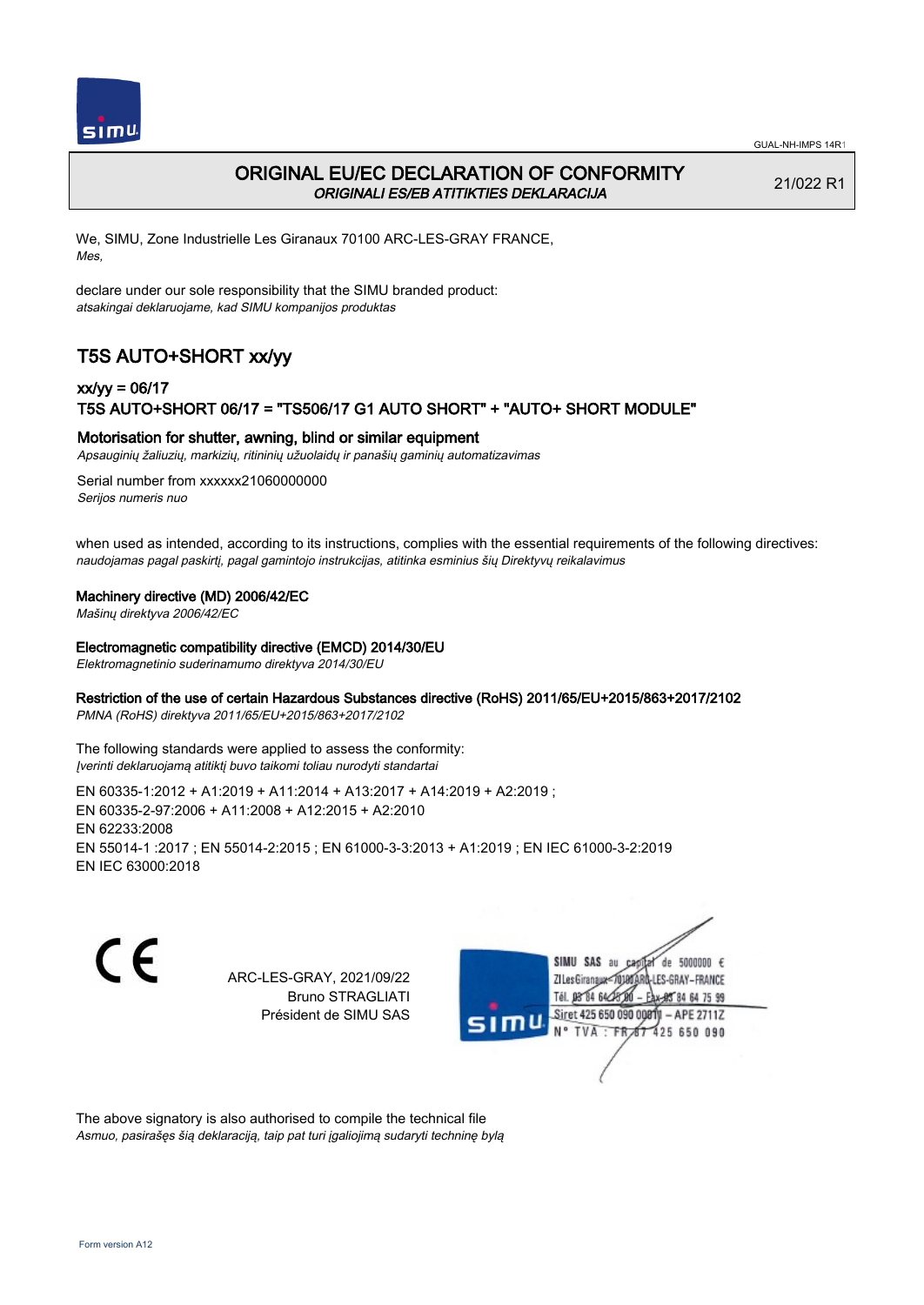

# ORIGINAL EU/EC DECLARATION OF CONFORMITY ES/EK ATBILSTĪBAS DEKLARĀCIJA

21/022 R1

We, SIMU, Zone Industrielle Les Giranaux 70100 ARC-LES-GRAY FRANCE, Mēs,

declare under our sole responsibility that the SIMU branded product: ar pilnu atbildību, apliecinām, ka SIMU zīmola produkti,

# T5S AUTO+SHORT xx/yy

## xx/yy = 06/17 T5S AUTO+SHORT 06/17 = "TS506/17 G1 AUTO SHORT" + "AUTO+ SHORT MODULE"

### Motorisation for shutter, awning, blind or similar equipment

Aizsargžalūziju, žalūziju, markīžu, aizkaru un līdzīgu gala produktu motorizēšana

Serial number from xxxxxx21060000000 sērijas numurs no

when used as intended, according to its instructions, complies with the essential requirements of the following directives: ja tie tiek lietoti saskaņā ar norādījumiem, atbilst šo direktīvu pamatprasībām

### Machinery directive (MD) 2006/42/EC

Mašīnu Direktīva 2006/42/EC

#### Electromagnetic compatibility directive (EMCD) 2014/30/EU

Elektromagnētiskās Savietojamības Direktīva 2014/30/EU

#### Restriction of the use of certain Hazardous Substances directive (RoHS) 2011/65/EU+2015/863+2017/2102

RoHs Direktīva par dažādu bīstamu vielu izmantošanas ierobežošanu elektriskās un elektroniskās iekārtās 2011/65/EU+2015/863+2017/2102

The following standards were applied to assess the conformity: Atbilstības deklarācijas novērtēšanai tiek pielietoti sekojoši standarti

EN 60335‑1:2012 + A1:2019 + A11:2014 + A13:2017 + A14:2019 + A2:2019 ; EN 60335‑2‑97:2006 + A11:2008 + A12:2015 + A2:2010 EN 62233:2008 EN 55014‑1 :2017 ; EN 55014‑2:2015 ; EN 61000‑3‑3:2013 + A1:2019 ; EN IEC 61000‑3‑2:2019 EN IEC 63000:2018

C E

ARC-LES-GRAY, 2021/09/22 Bruno STRAGLIATI Président de SIMU SAS

SIMU SAS de 5000000  $\epsilon$ **ZILesGiranaux** ES-GRAY-FRANCE 64 75 99 Siret 425 650 090 00811  $-$  APE 2711Z **TVA** 425 650 090

The above signatory is also authorised to compile the technical file Iepriekš minētā persona ir pilnvarota sastādīt tehnisko dokumentāciju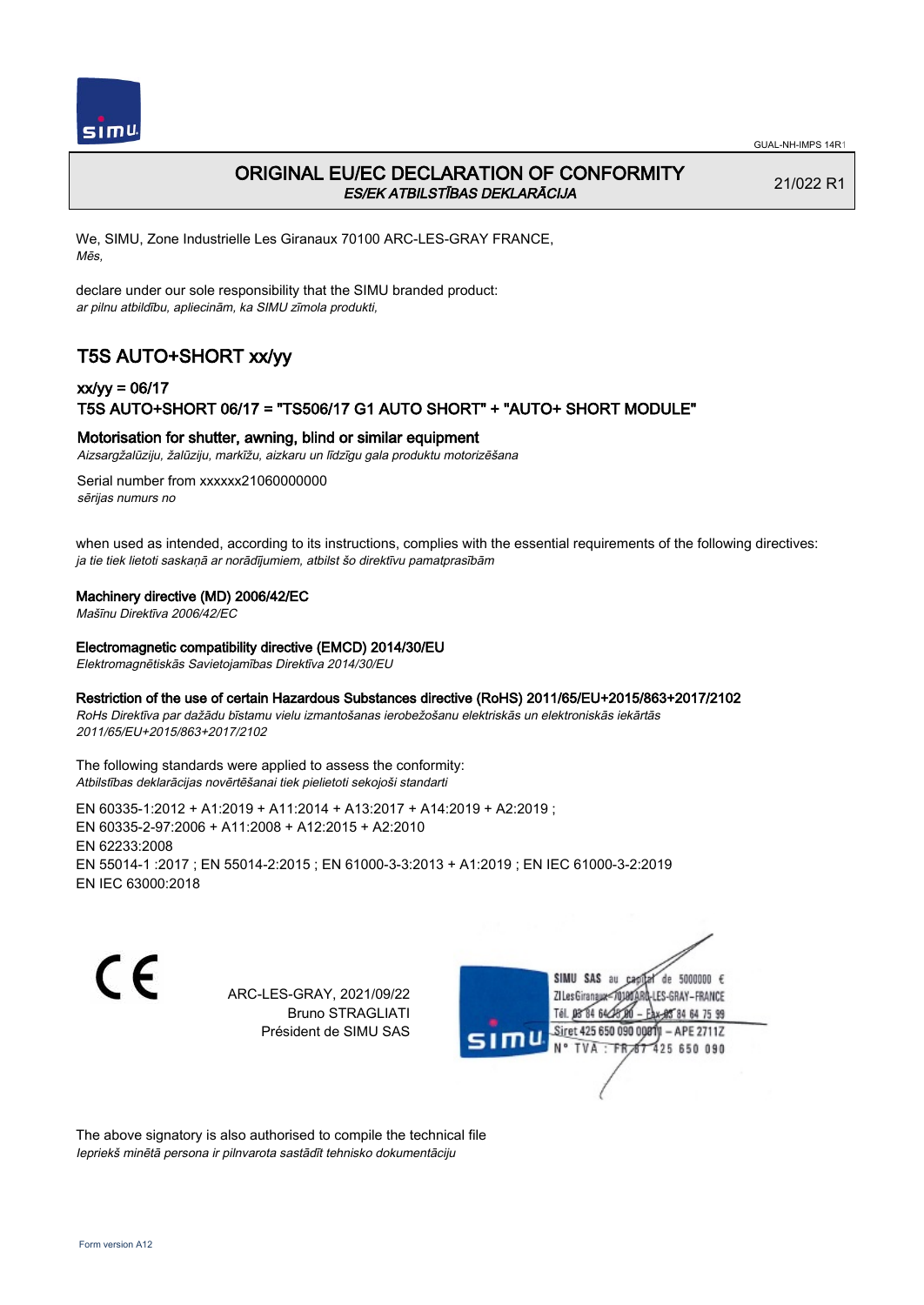

# ORIGINAL EU/EC DECLARATION OF CONFORMITY OORSPRONKELIJKE EU/EG-CONFORMITEITSVERKLARING

21/022 R1

We, SIMU, Zone Industrielle Les Giranaux 70100 ARC-LES-GRAY FRANCE, Wij,

declare under our sole responsibility that the SIMU branded product: verklaren op eigen verantwoordelijkheid dat het produkt van het SIMU

# T5S AUTO+SHORT xx/yy

## xx/yy = 06/17 T5S AUTO+SHORT 06/17 = "TS506/17 G1 AUTO SHORT" + "AUTO+ SHORT MODULE"

### Motorisation for shutter, awning, blind or similar equipment

Motorisatie voor rolluiken, zonwering, screens of gelijkaardige toepassingen

Serial number from xxxxxx21060000000 Serienummer van

when used as intended, according to its instructions, complies with the essential requirements of the following directives: wanneer gebruikt voor de juiste toepassing voldoet aan de essentiële eisen van de volgende richtlijnen

### Machinery directive (MD) 2006/42/EC

Machinerichtlijn 2006/42/EC

#### Electromagnetic compatibility directive (EMCD) 2014/30/EU

Richtlijn elektromagnetische compatibiliteit 2014/30/EU

### Restriction of the use of certain Hazardous Substances directive (RoHS) 2011/65/EU+2015/863+2017/2102

RoHS Richtlijn 2011/65/EU+2015/863+2017/2102

The following standards were applied to assess the conformity: De volgende referentiestandaarden worden toegepast om de overeenstemming te evalueren

EN 60335‑1:2012 + A1:2019 + A11:2014 + A13:2017 + A14:2019 + A2:2019 ; EN 60335‑2‑97:2006 + A11:2008 + A12:2015 + A2:2010 EN 62233:2008 EN 55014‑1 :2017 ; EN 55014‑2:2015 ; EN 61000‑3‑3:2013 + A1:2019 ; EN IEC 61000‑3‑2:2019 EN IEC 63000:2018

C F

ARC-LES-GRAY, 2021/09/22 Bruno STRAGLIATI Président de SIMU SAS



The above signatory is also authorised to compile the technical file

De bovengenoemde persoon is ook bevoegd om het technisch dossier samen te stellen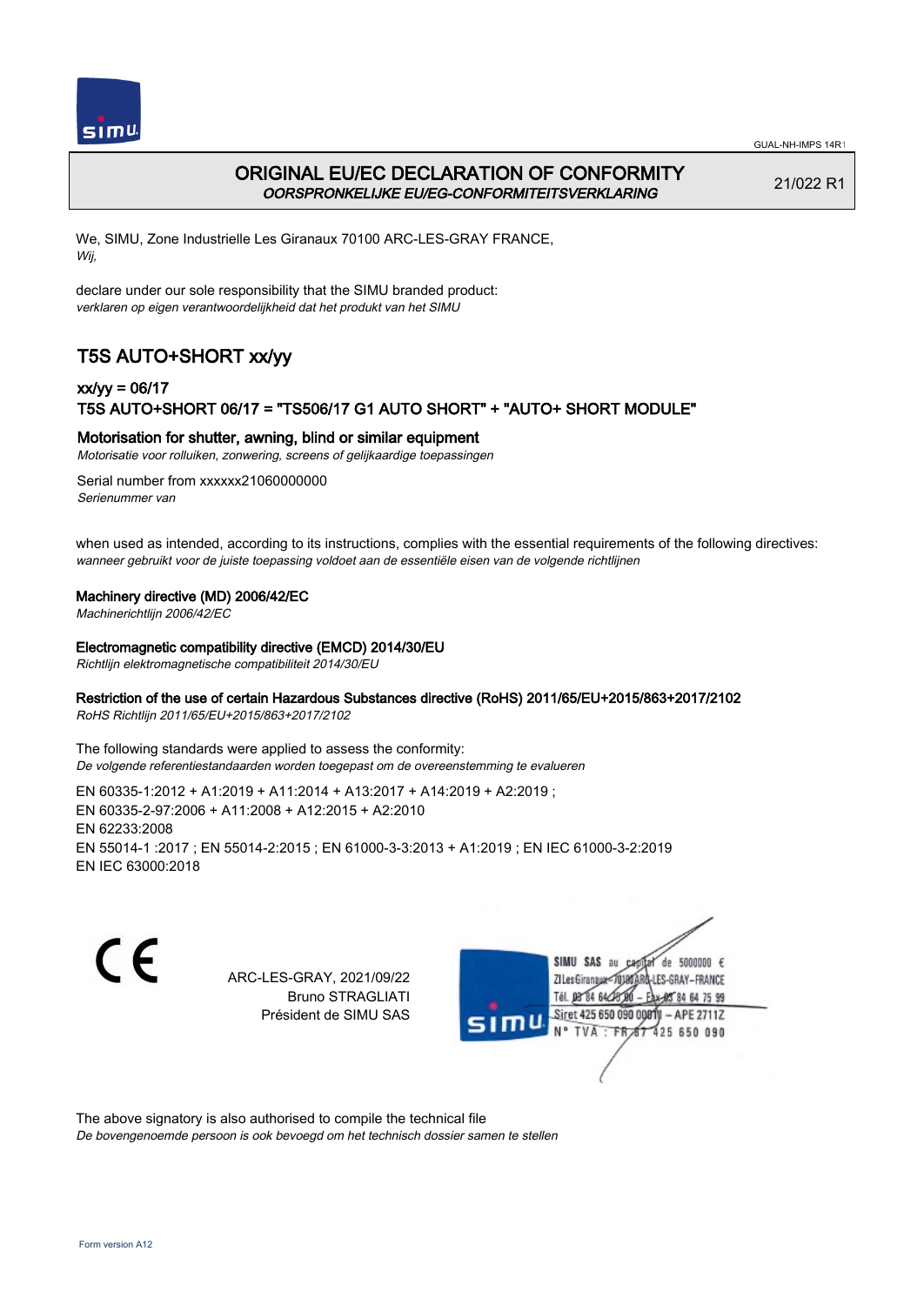

# ORIGINAL EU/EC DECLARATION OF CONFORMITY ORIGINAL EU / CE - ERKLÆRING

21/022 R1

We, SIMU, Zone Industrielle Les Giranaux 70100 ARC-LES-GRAY FRANCE, Vi,

declare under our sole responsibility that the SIMU branded product: erklærer under vårt eneansvar at SIMU merket produkt

# T5S AUTO+SHORT xx/yy

## xx/yy = 06/17 T5S AUTO+SHORT 06/17 = "TS506/17 G1 AUTO SHORT" + "AUTO+ SHORT MODULE"

### Motorisation for shutter, awning, blind or similar equipment

Motorisering for marksier, screens, persienner eller lignende utstyr

Serial number from xxxxxx21060000000 Serienummer fra

when used as intended, according to its instructions, complies with the essential requirements of the following directives: når de brukes som forutsatt, i henhold til sin instruks, i samsvar med de grunnlegende kravene i følgende direktiver

### Machinery directive (MD) 2006/42/EC

Maskindirektivet 2006/42/EC

### Electromagnetic compatibility directive (EMCD) 2014/30/EU

EMC-dirketivet 2014/30/EU

### Restriction of the use of certain Hazardous Substances directive (RoHS) 2011/65/EU+2015/863+2017/2102

RoHS-direktivet 2011/65/EU+2015/863+2017/2102

The following standards were applied to assess the conformity: Følgende referansestandarder ble brukt for å vurdere samsvar

EN 60335‑1:2012 + A1:2019 + A11:2014 + A13:2017 + A14:2019 + A2:2019 ; EN 60335‑2‑97:2006 + A11:2008 + A12:2015 + A2:2010 EN 62233:2008 EN 55014‑1 :2017 ; EN 55014‑2:2015 ; EN 61000‑3‑3:2013 + A1:2019 ; EN IEC 61000‑3‑2:2019 EN IEC 63000:2018

 $\epsilon$ 

ARC-LES-GRAY, 2021/09/22 Bruno STRAGLIATI Président de SIMU SAS

de 5000000  $\epsilon$ **ZI Les Giranaux** ES-GRAY-FRANCE Tél. 08 84 64 24 85 84 64 75 99 Siret 425 650 090 00811 - APE 2711Z 425 650 090 **TVA** 

The above signatory is also authorised to compile the technical file Ovennevnte underskrevet fullmakt til å utarbeide den tekniske dokumentasjonen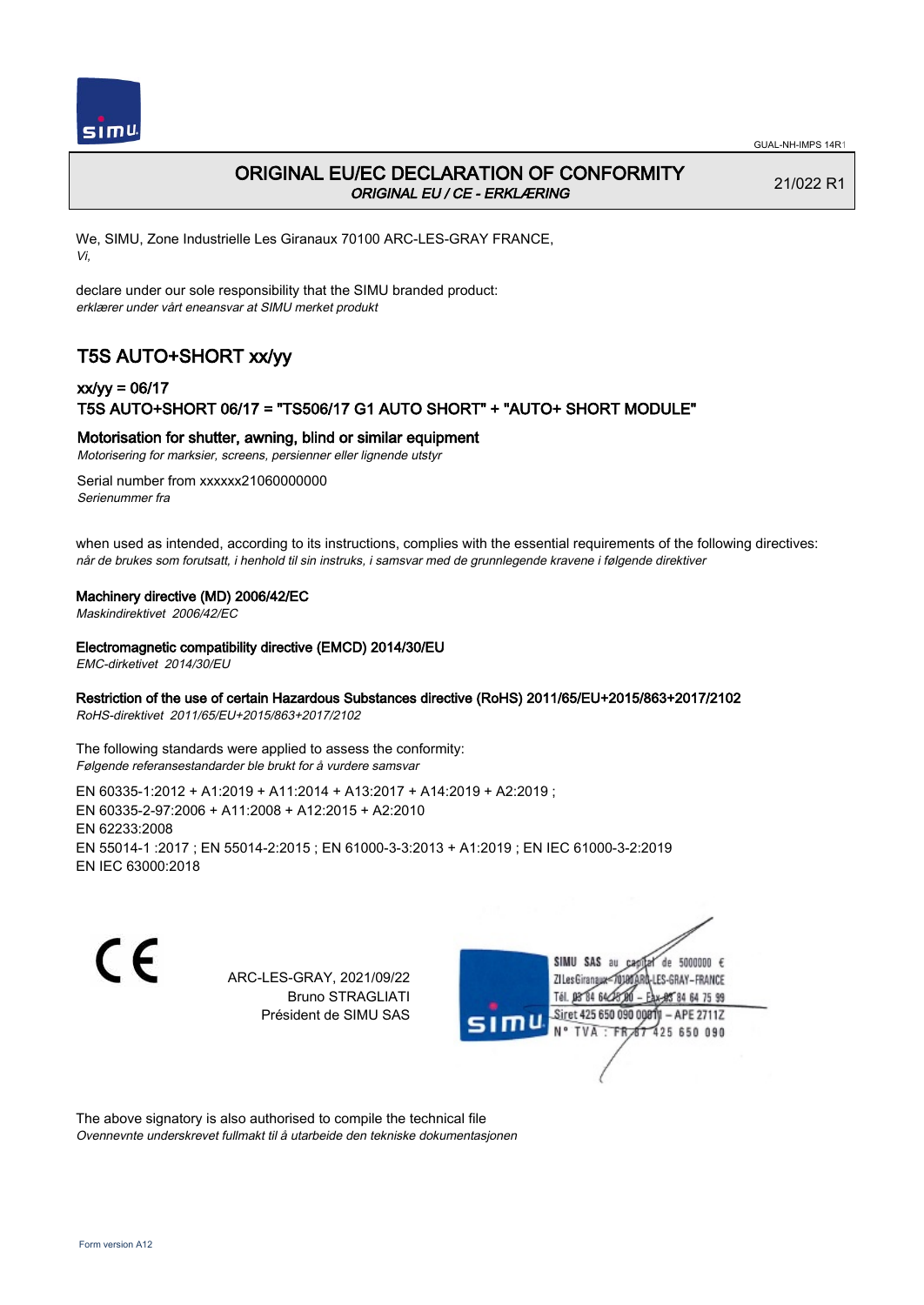

# ORIGINAL EU/EC DECLARATION OF CONFORMITY ORYGINALNA DEKLARACJA ZGODNOŚCI UE/WE

21/022 R1

We, SIMU, Zone Industrielle Les Giranaux 70100 ARC-LES-GRAY FRANCE, My,

declare under our sole responsibility that the SIMU branded product: deklarujemy z pełną odpowiedzialnością, że produkt oznaczony marką SIMU

# T5S AUTO+SHORT xx/yy

## xx/yy = 06/17 T5S AUTO+SHORT 06/17 = "TS506/17 G1 AUTO SHORT" + "AUTO+ SHORT MODULE"

### Motorisation for shutter, awning, blind or similar equipment

Wyposażenie w napęd rolety, markizy, osłony przeciwsłonecznej lub podobnego urządzenia

Serial number from xxxxxx21060000000 z numerem seryjnym od

when used as intended, according to its instructions, complies with the essential requirements of the following directives: gdy jest używany zgodnie z przeznaczeniem i instrukcjami, spełnia podstawowe wymagania następujących Dyrektyw

### Machinery directive (MD) 2006/42/EC

Dyrektywa maszynowa 2006/42/EC

### Electromagnetic compatibility directive (EMCD) 2014/30/EU

Dyrektywa kompatybilności elektromagnetycznej 2014/30/EU

### Restriction of the use of certain Hazardous Substances directive (RoHS) 2011/65/EU+2015/863+2017/2102

Dyrektywa RoHS 2011/65/EU+2015/863+2017/2102

The following standards were applied to assess the conformity: Do oceny zgodności zostały zastosowane następujące normy

EN 60335‑1:2012 + A1:2019 + A11:2014 + A13:2017 + A14:2019 + A2:2019 ; EN 60335‑2‑97:2006 + A11:2008 + A12:2015 + A2:2010 EN 62233:2008 EN 55014‑1 :2017 ; EN 55014‑2:2015 ; EN 61000‑3‑3:2013 + A1:2019 ; EN IEC 61000‑3‑2:2019 EN IEC 63000:2018

C F

ARC-LES-GRAY, 2021/09/22 Bruno STRAGLIATI Président de SIMU SAS

de 5000000  $\epsilon$ **ZILes Giranaux** ES-GRAY-FRANCE Tél. 08 84 64 24 85 84 64 75 99 Siret 425 650 090 00811 - APE 2711Z 425 650 090 TVA

The above signatory is also authorised to compile the technical file

Osoba wskazana powyżej jest również upoważniony do przygotowania dokumentacji technicznej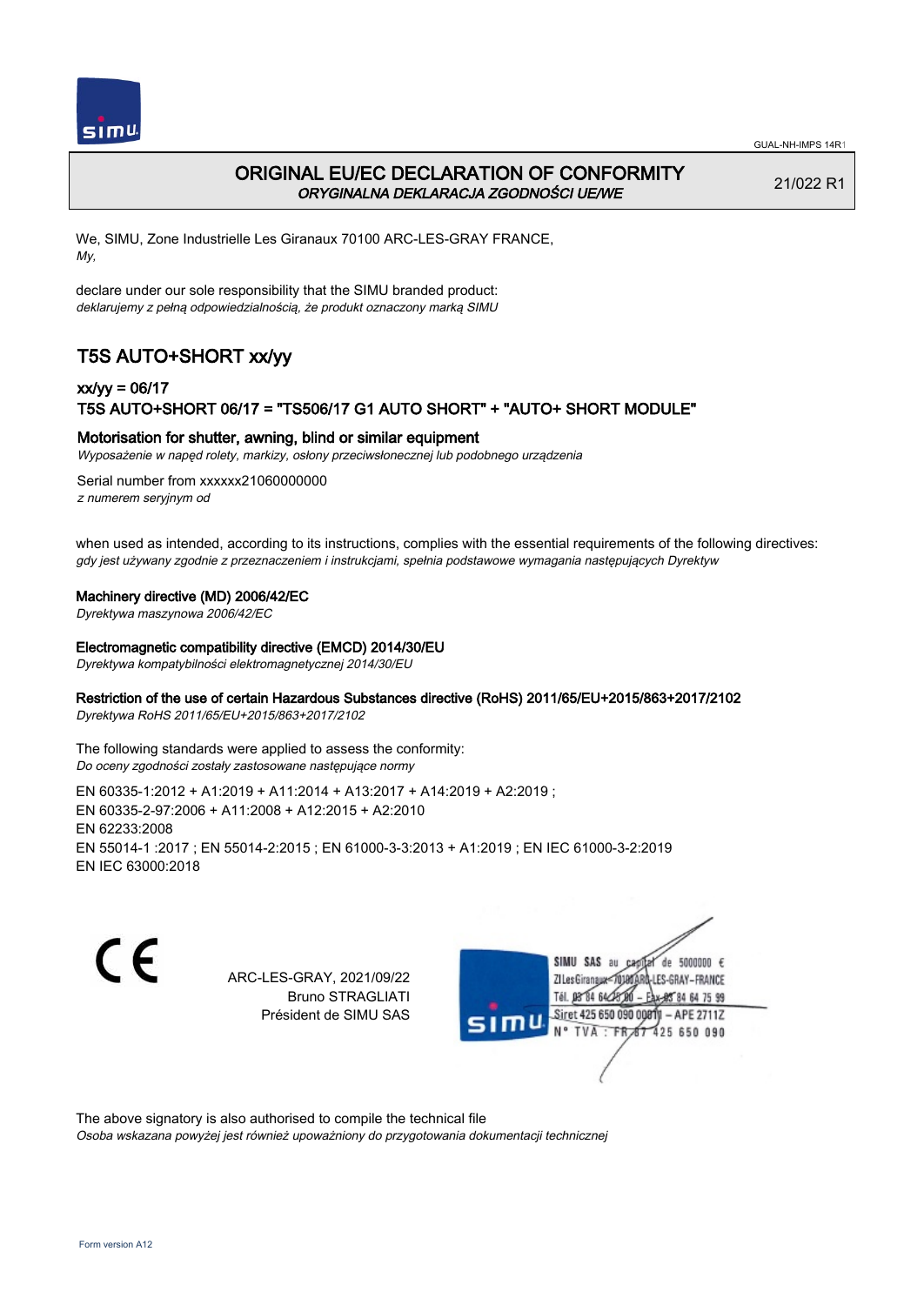



# ORIGINAL EU/EC DECLARATION OF CONFORMITY DECLARAÇÃO UE/CE DE CONFORMIDADE ORIGINAL

21/022 R1

We, SIMU, Zone Industrielle Les Giranaux 70100 ARC-LES-GRAY FRANCE, Nós,

declare under our sole responsibility that the SIMU branded product: declaramos sob nossa única responsabilidade que o dispositivo marca SIMU

# T5S AUTO+SHORT xx/yy

## xx/yy = 06/17 T5S AUTO+SHORT 06/17 = "TS506/17 G1 AUTO SHORT" + "AUTO+ SHORT MODULE"

### Motorisation for shutter, awning, blind or similar equipment

Motorização para toldo, persiana, estore, cortina ou equipamento parecido

Serial number from xxxxxx21060000000 Número de série desde

when used as intended, according to its instructions, complies with the essential requirements of the following directives: Quando utilizado de acordo com sua a aplicação, segundo as suas instruções, cumpre os requisitos essenciais das seguintes diretivas

### Machinery directive (MD) 2006/42/EC

Diretiva Máquinas 2006/42/EC

#### Electromagnetic compatibility directive (EMCD) 2014/30/EU

Diretiva compatibilidade electromagnética 2014/30/EU

### Restriction of the use of certain Hazardous Substances directive (RoHS) 2011/65/EU+2015/863+2017/2102

Diretiva RoHS 2011/65/EU+2015/863+2017/2102

The following standards were applied to assess the conformity: As normas de referência apresentadas em seguida foram aplicadas para avaliar a conformidade

EN 60335‑1:2012 + A1:2019 + A11:2014 + A13:2017 + A14:2019 + A2:2019 ; EN 60335‑2‑97:2006 + A11:2008 + A12:2015 + A2:2010 EN 62233:2008 EN 55014‑1 :2017 ; EN 55014‑2:2015 ; EN 61000‑3‑3:2013 + A1:2019 ; EN IEC 61000‑3‑2:2019 EN IEC 63000:2018

C F

ARC-LES-GRAY, 2021/09/22 Bruno STRAGLIATI Président de SIMU SAS



The above signatory is also authorised to compile the technical file

A pessoa nomeada acima também está autorizada a compilar o processo técnico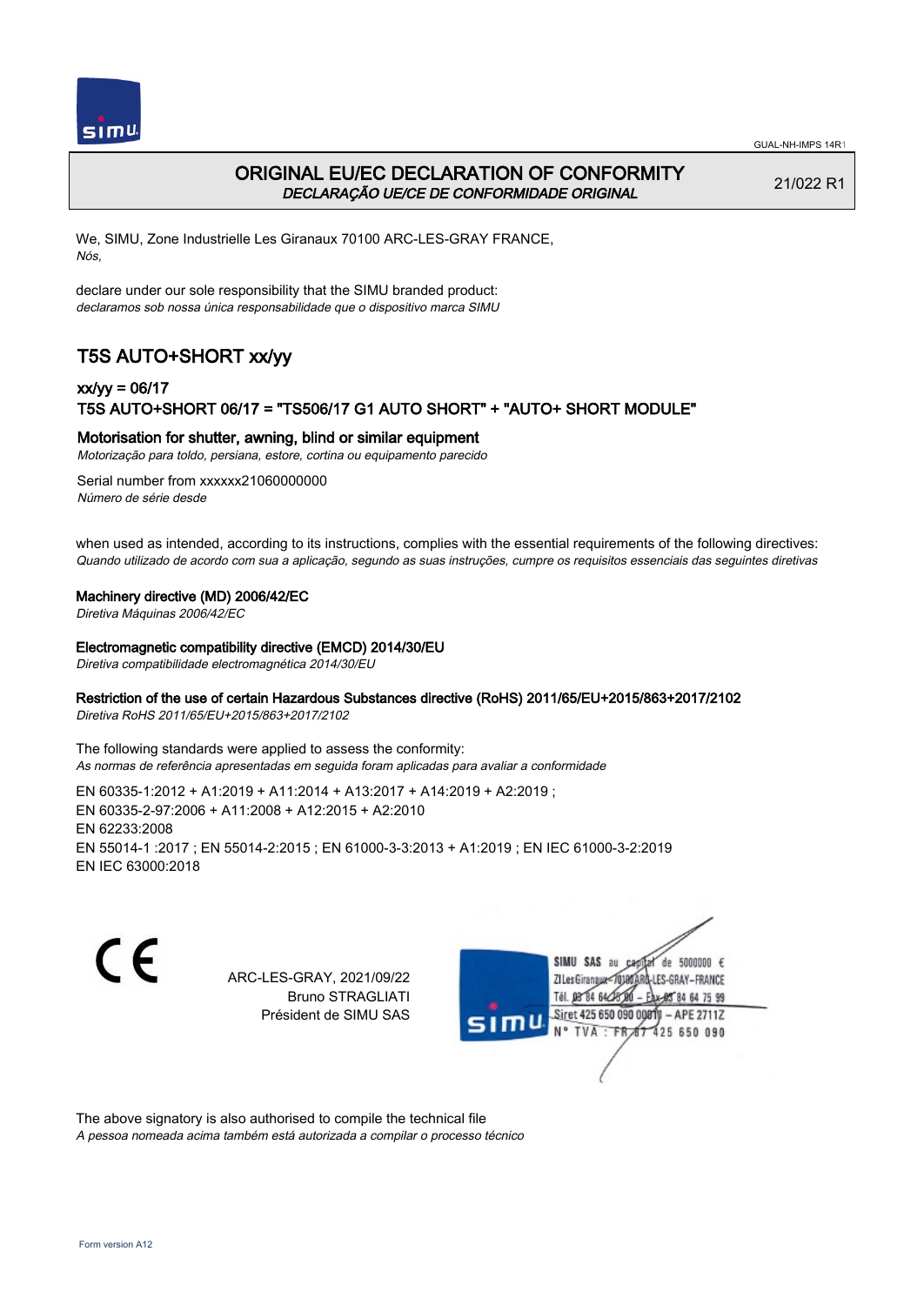



# ORIGINAL EU/EC DECLARATION OF CONFORMITY ORIGINAL EU/EC DECLARAIE DE CONFORMITATE

21/022 R1

We, SIMU, Zone Industrielle Les Giranaux 70100 ARC-LES-GRAY FRANCE, Noi,

declare under our sole responsibility that the SIMU branded product: declarăm pe propria răspundere că produsele marca SIMU

# T5S AUTO+SHORT xx/yy

## xx/yy = 06/17 T5S AUTO+SHORT 06/17 = "TS506/17 G1 AUTO SHORT" + "AUTO+ SHORT MODULE"

### Motorisation for shutter, awning, blind or similar equipment

Motorizări pentru rulou, marchiză, perdea sau echipament similar

Serial number from xxxxxx21060000000 Numărul de serie din

when used as intended, according to its instructions, complies with the essential requirements of the following directives: utilizate conform destinaiei lor, aa cum este descris în manualul de utilizare, sunt în conformitate cu cerinele eseniale ale următoarelor directive

### Machinery directive (MD) 2006/42/EC

Directiva privind echipamentele tehnice 2006/42/EC

### Electromagnetic compatibility directive (EMCD) 2014/30/EU

Directiva privind compatibilitatea electromagnetică 2014/30/EU

#### Restriction of the use of certain Hazardous Substances directive (RoHS) 2011/65/EU+2015/863+2017/2102

Directiva RoHS 2011/65/EU+2015/863+2017/2102

The following standards were applied to assess the conformity: Următoarele standarde de referină au fost aplicate pentru respectarea conformităii

EN 60335‑1:2012 + A1:2019 + A11:2014 + A13:2017 + A14:2019 + A2:2019 ; EN 60335‑2‑97:2006 + A11:2008 + A12:2015 + A2:2010 EN 62233:2008 EN 55014‑1 :2017 ; EN 55014‑2:2015 ; EN 61000‑3‑3:2013 + A1:2019 ; EN IEC 61000‑3‑2:2019 EN IEC 63000:2018

C E

ARC-LES-GRAY, 2021/09/22 Bruno STRAGLIATI Président de SIMU SAS

SIMU SAS de 5000000 € **ZILes Giranaux** ES-GRAY-FRANCE 64 75 99 Siret 425 650 090 00811  $-$  APE 2711Z 425 650 090

The above signatory is also authorised to compile the technical file Semnatarul de mai sus este, de asemenea, autorizat să întocmească dosarul tehnic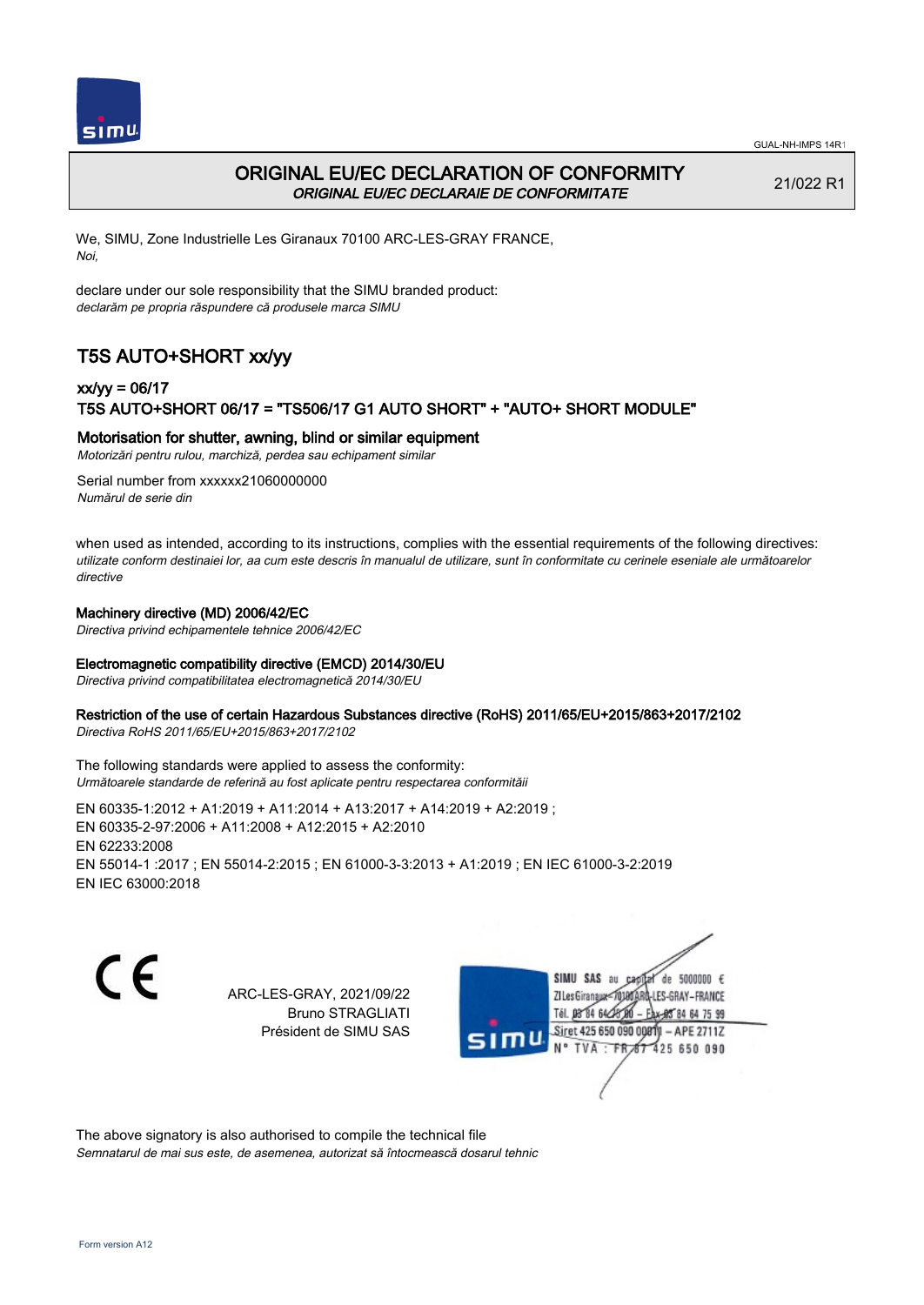

# ORIGINAL EU/EC DECLARATION OF CONFORMITY ORIGINAL EU/EG-FÖRSÄKRAN OM ÖVERENSSTÄMMELSE

21/022 R1

We, SIMU, Zone Industrielle Les Giranaux 70100 ARC-LES-GRAY FRANCE, Vi,

declare under our sole responsibility that the SIMU branded product: försäkrar på eget ansvar att produkten av varumärket SIMU

# T5S AUTO+SHORT xx/yy

## xx/yy = 06/17 T5S AUTO+SHORT 06/17 = "TS506/17 G1 AUTO SHORT" + "AUTO+ SHORT MODULE"

### Motorisation for shutter, awning, blind or similar equipment

Motorisering för jalusi, markis, rullgardin eller liknande produkter

Serial number from xxxxxx21060000000 Serienumret från

when used as intended, according to its instructions, complies with the essential requirements of the following directives: uppfyller de grundläggande kraven i följande direktiv när den används på det sätt som avses, i enlighet med bruksanvisningen

### Machinery directive (MD) 2006/42/EC

Maskindirektivet 2006/42/EC

### Electromagnetic compatibility directive (EMCD) 2014/30/EU

EMC-direktivet 2014/30/EU

### Restriction of the use of certain Hazardous Substances directive (RoHS) 2011/65/EU+2015/863+2017/2102

RoHS-direktivet 2011/65/EU+2015/863+2017/2102

The following standards were applied to assess the conformity: Följande referensnormer har tillämpats för att göra en bedömning av överensstämmelsen

EN 60335‑1:2012 + A1:2019 + A11:2014 + A13:2017 + A14:2019 + A2:2019 ; EN 60335‑2‑97:2006 + A11:2008 + A12:2015 + A2:2010 EN 62233:2008 EN 55014‑1 :2017 ; EN 55014‑2:2015 ; EN 61000‑3‑3:2013 + A1:2019 ; EN IEC 61000‑3‑2:2019 EN IEC 63000:2018

 $\epsilon$ 

ARC-LES-GRAY, 2021/09/22 Bruno STRAGLIATI Président de SIMU SAS

de 5000000  $\epsilon$ **ZI Les Giranaux** ES-GRAY-FRANCE Tél. 08 84 64 24 84 64 75 99 Siret 425 650 090 00811 - APE 2711Z 425 650 090 TVA

The above signatory is also authorised to compile the technical file

Den person som anges ovan är också behörig att ställa samman den tekniska dokumentationen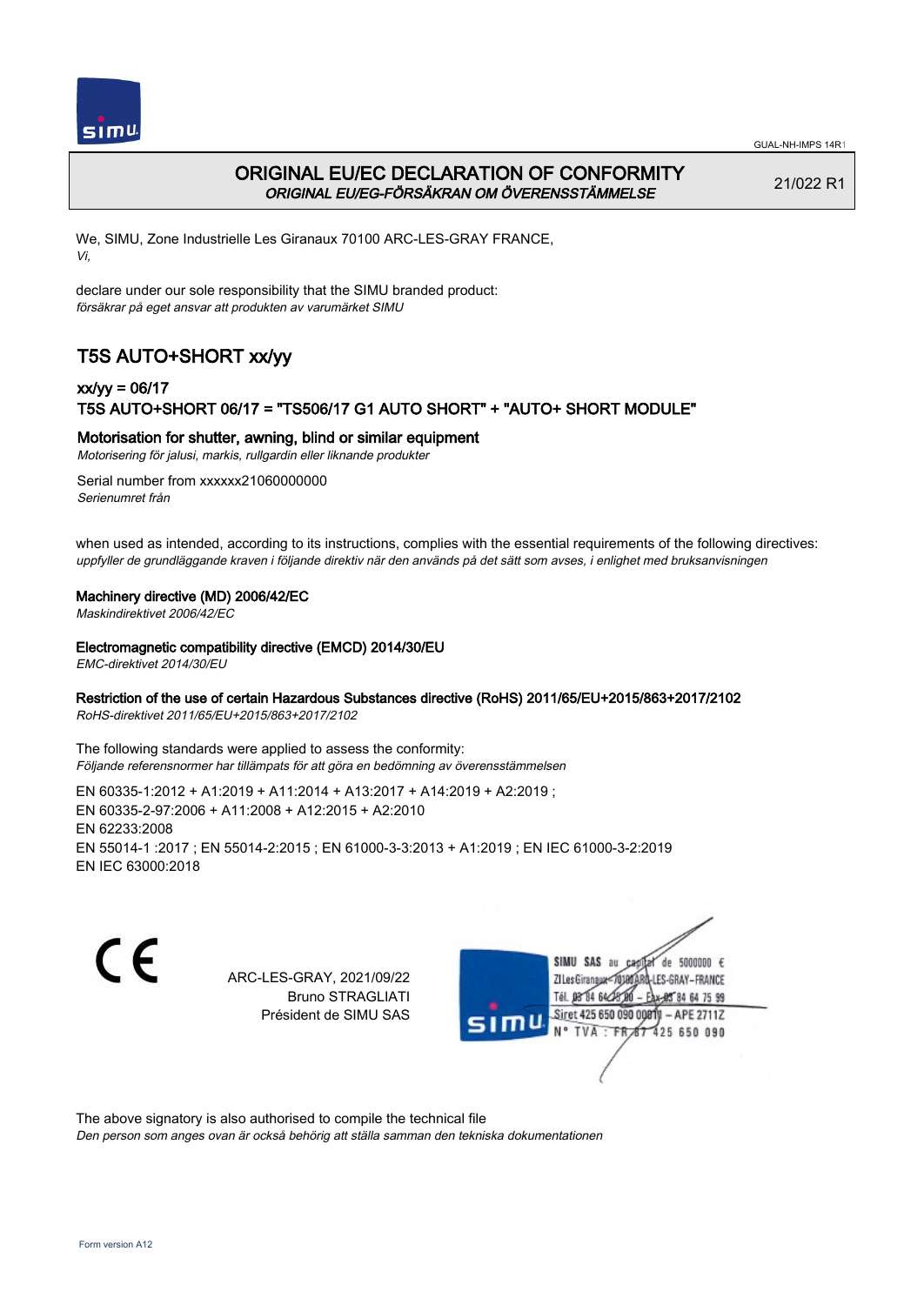

# ORIGINAL EU/EC DECLARATION OF CONFORMITY ORIGINÁLNE VYHLÁSENIE EU/ES O ZHODE

21/022 R1

We, SIMU, Zone Industrielle Les Giranaux 70100 ARC-LES-GRAY FRANCE, My,

declare under our sole responsibility that the SIMU branded product: vyhlasujeme na svoju výlučnú zodpovednosť, že výrobok značky SIMU

# T5S AUTO+SHORT xx/yy

## xx/yy = 06/17 T5S AUTO+SHORT 06/17 = "TS506/17 G1 AUTO SHORT" + "AUTO+ SHORT MODULE"

Motorisation for shutter, awning, blind or similar equipment

Pohon pre rolety, markízy, clony alebo podobné zariadenia

Serial number from xxxxxx21060000000 Seriové číslo od

when used as intended, according to its instructions, complies with the essential requirements of the following directives: ak je používaný v súlade s účelom použitia a s návodom, spĺňa základné požiadavky týchto smerníc

### Machinery directive (MD) 2006/42/EC

Smernica o strojových zariadeniach 2006/42/EC

### Electromagnetic compatibility directive (EMCD) 2014/30/EU

Smernica o elektromagnetickej kompatibilite 2014/30/EU

### Restriction of the use of certain Hazardous Substances directive (RoHS) 2011/65/EU+2015/863+2017/2102

Smernica o obmedzení používania určitých nebezpečných látok v elektrických a elektronických zariadeniach 2011/65/EU+2015/863+2017/2102

#### The following standards were applied to assess the conformity: Pre posúdenie zhody boli použité následujúce normy

EN 60335‑1:2012 + A1:2019 + A11:2014 + A13:2017 + A14:2019 + A2:2019 ; EN 60335‑2‑97:2006 + A11:2008 + A12:2015 + A2:2010 EN 62233:2008 EN 55014‑1 :2017 ; EN 55014‑2:2015 ; EN 61000‑3‑3:2013 + A1:2019 ; EN IEC 61000‑3‑2:2019 EN IEC 63000:2018

C E

ARC-LES-GRAY, 2021/09/22 Bruno STRAGLIATI Président de SIMU SAS

SIMU SAS de 5000000  $\epsilon$ **ZILes Giranaux** ES-GRAY-FRANCE 64 75 99 Siret 425 650 090 00811  $-$  APE 2711Z 425 650 090

The above signatory is also authorised to compile the technical file uvedená osoba je tiež osoba zodpovedná za vypracovanie technickej dokumentácie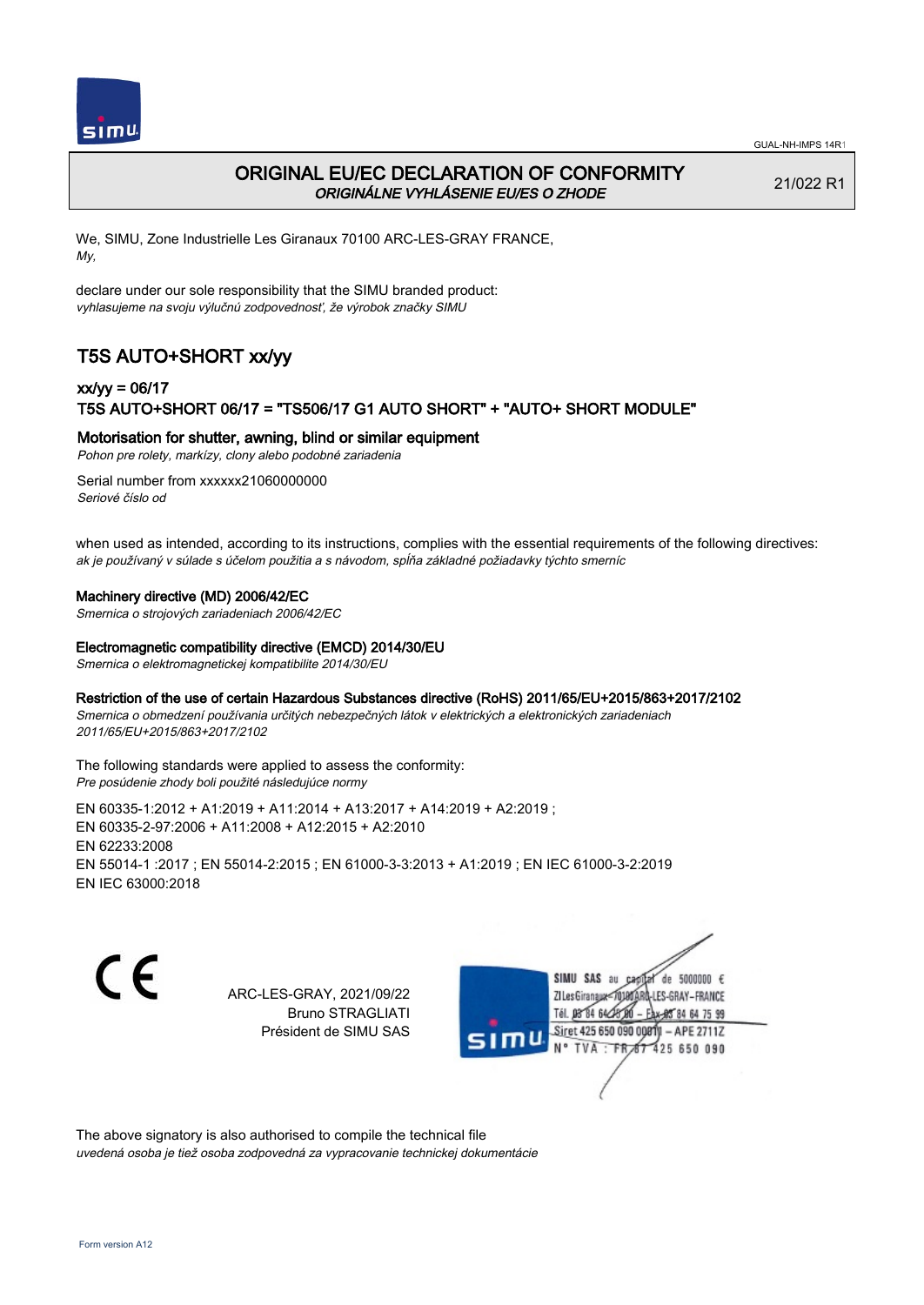

# ORIGINAL EU/EC DECLARATION OF CONFORMITY IZJAVA O SKLADNOSTI / IZJAVA O LASTNOSTIH

21/022 R1

We, SIMU, Zone Industrielle Les Giranaux 70100 ARC-LES-GRAY FRANCE, Mi,

declare under our sole responsibility that the SIMU branded product: S polno odgovornostjo izjavljamo, da izdelki blagovne znamke SIMU

# T5S AUTO+SHORT xx/yy

## xx/yy = 06/17 T5S AUTO+SHORT 06/17 = "TS506/17 G1 AUTO SHORT" + "AUTO+ SHORT MODULE"

### Motorisation for shutter, awning, blind or similar equipment

Motorizacija rolet, žaluzij, senčnikov in podobne opreme

Serial number from xxxxxx21060000000 'Serijska številka

when used as intended, according to its instructions, complies with the essential requirements of the following directives: ko se uporabljajo v skladu z namembnostjo in navodili, ustrezajo bistvenim zahtevam naslednjih direktiv

### Machinery directive (MD) 2006/42/EC

Direktiva o strojih 2006/42/EC

#### Electromagnetic compatibility directive (EMCD) 2014/30/EU

Direktiva o elektromagnetni združljivosti 2014/30/EU

### Restriction of the use of certain Hazardous Substances directive (RoHS) 2011/65/EU+2015/863+2017/2102

Direktiva RoHS 2011/65/EU+2015/863+2017/2102

The following standards were applied to assess the conformity: Za preverjanje skladnosti so bili uporabljeni naslednji standardi

EN 60335‑1:2012 + A1:2019 + A11:2014 + A13:2017 + A14:2019 + A2:2019 ; EN 60335‑2‑97:2006 + A11:2008 + A12:2015 + A2:2010 EN 62233:2008 EN 55014‑1 :2017 ; EN 55014‑2:2015 ; EN 61000‑3‑3:2013 + A1:2019 ; EN IEC 61000‑3‑2:2019 EN IEC 63000:2018

C F

ARC-LES-GRAY, 2021/09/22 Bruno STRAGLIATI Président de SIMU SAS



The above signatory is also authorised to compile the technical file Podpisnik, naveden zgoraj, je pooblaščen tudi za pripravo tehnične dokumentacije